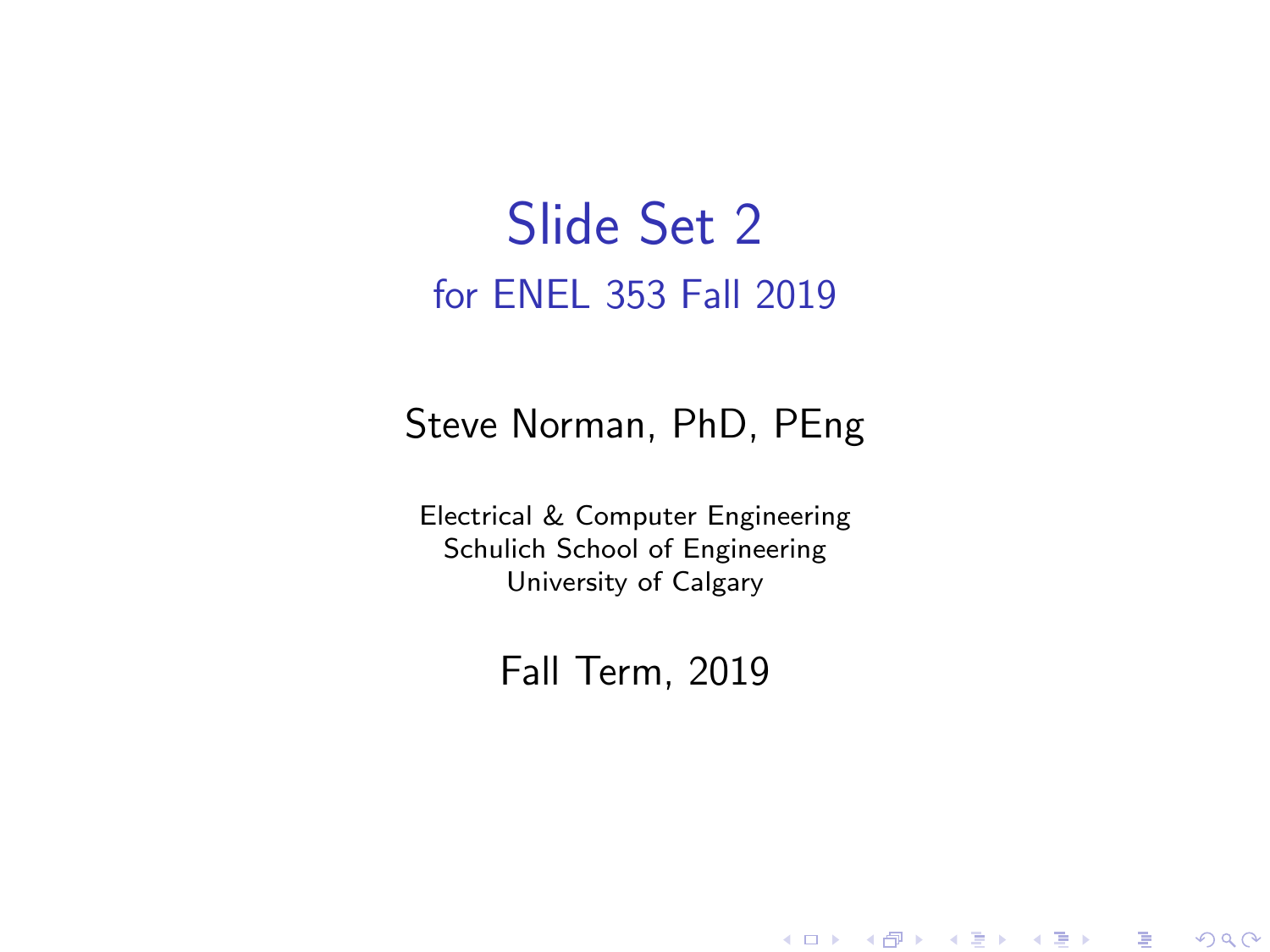### Contents

[Combinational versus Sequential Logic](#page-2-0)

[What does the term logic gate mean?](#page-5-0)

[Basic gates](#page-8-0)

[Electrical connections for a generic logic gate](#page-25-0)

K ロ ▶ K 個 ▶ K 할 ▶ K 할 ▶ 이 할 → 9 Q Q →

[Inputs, outputs, elements and nodes](#page-37-0)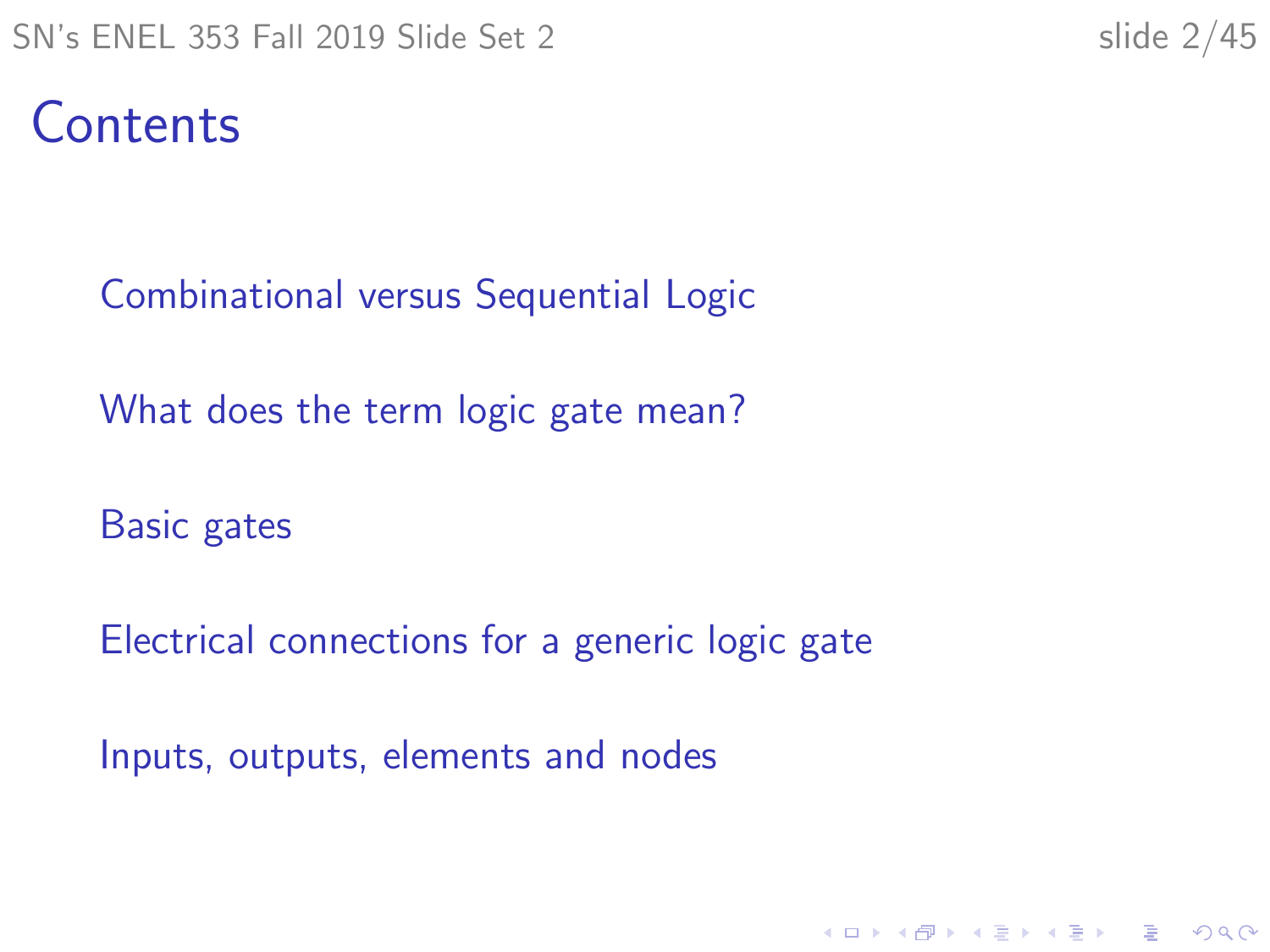<span id="page-2-0"></span>SN's ENEL 353 Fall 2019 Slide Set 2 slide 3/45

K ロ ▶ K 個 ▶ K 할 ▶ K 할 ▶ 이 할 → 이익 @

#### Outline of Slide Set 2

#### [Combinational versus Sequential Logic](#page-2-0)

[What does the term logic gate mean?](#page-5-0)

[Basic gates](#page-8-0)

[Electrical connections for a generic logic gate](#page-25-0)

[Inputs, outputs, elements and nodes](#page-37-0)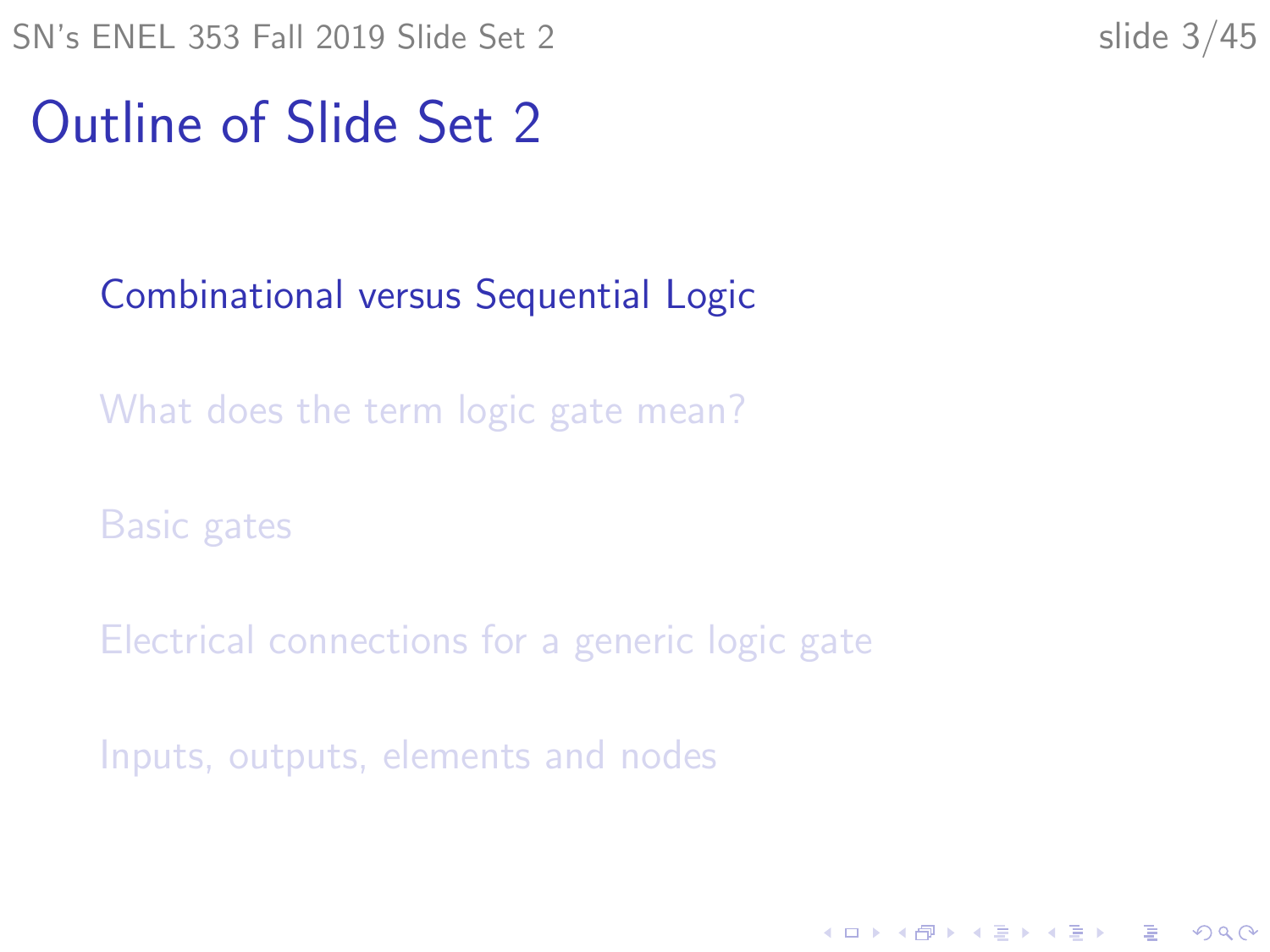**KORKARYKERKER POLO** 

### Combinational versus Sequential Logic

It's IMPORTANT to know what these words mean.

The outputs of a combinational logic circuit depend only the current values of its inputs.

The outputs of a sequential logic circuit depend on the history of its input values.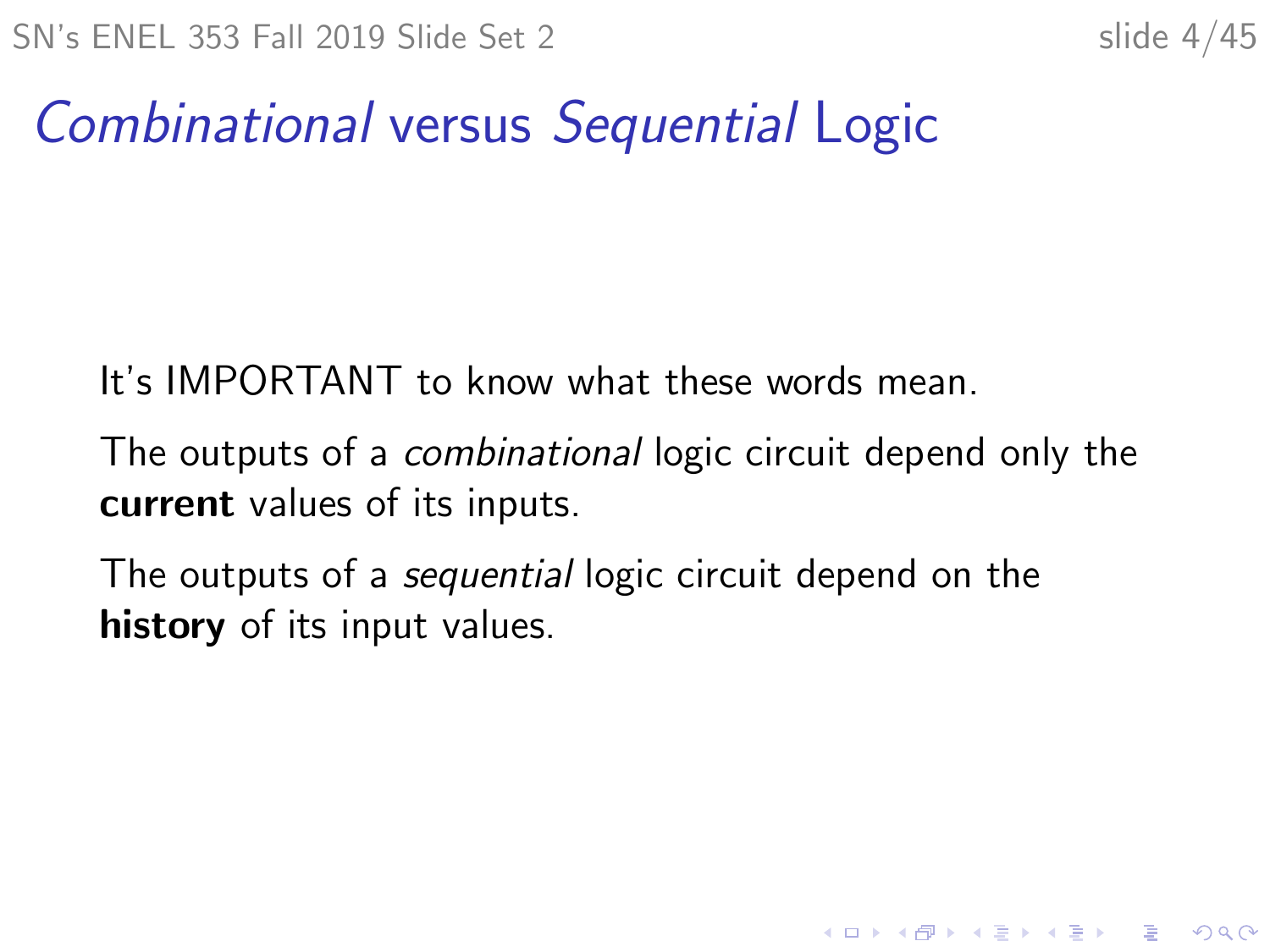### Example combinational circuit: 1-bit full adder



The values of  $C_{\text{out}}$  and S depend on what the values of A, B, and  $C_{\text{in}}$  are RIGHT NOW, not what they were a few minutes ago, or even a few nanoseconds ago.

**KORKARYKERKER POLO** 

(The sentence above describes ideal combinational logic. In real, physical combinational circuits, there will be tiny time delays between changes in input values and changes in output values.)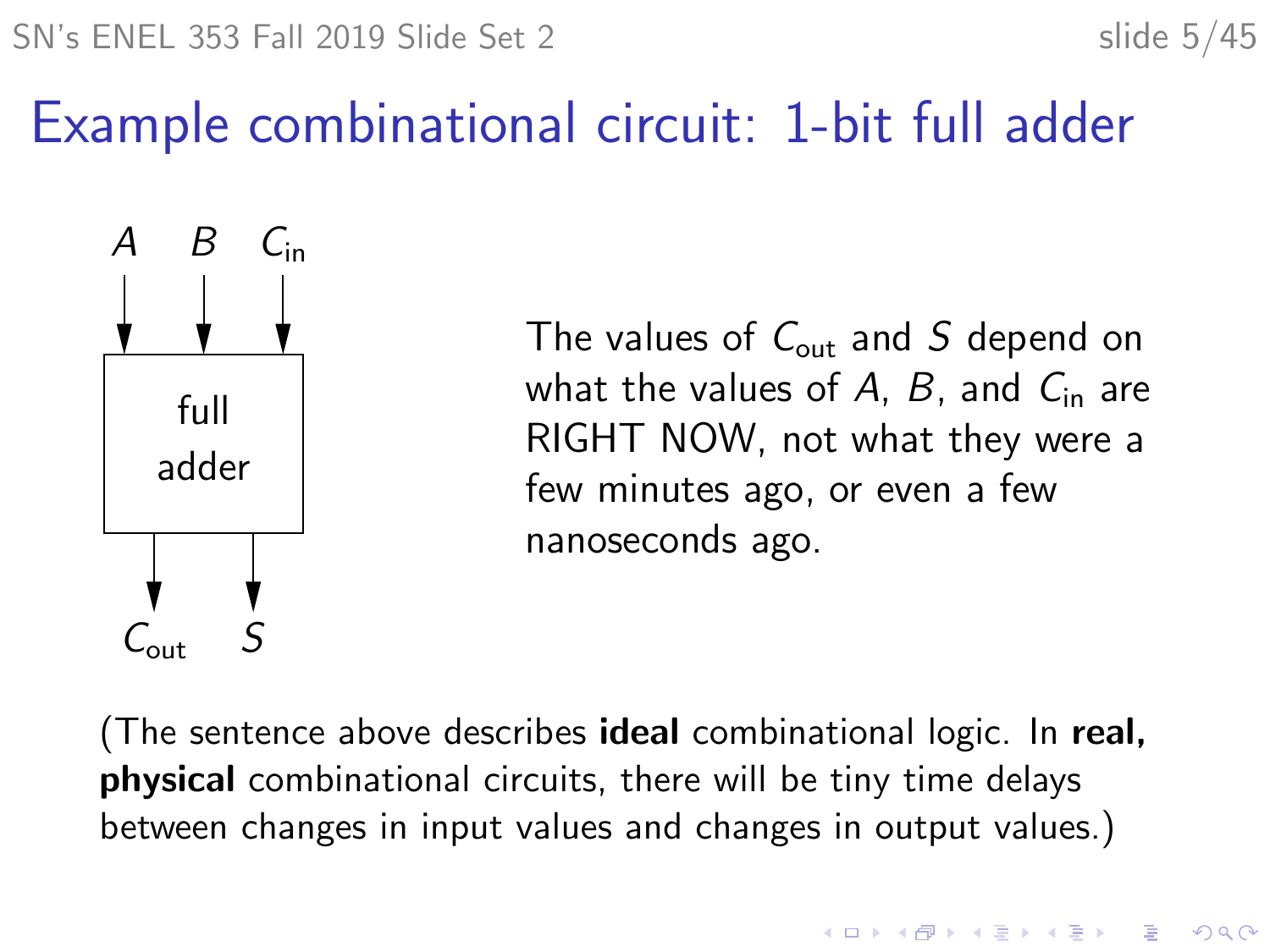<span id="page-5-0"></span> $SN's ENEL 353$  Fall 2019 Slide Set 2 slide 6/45

K ロ ▶ K 個 ▶ K 할 ▶ K 할 ▶ 이 할 → 이익 @

#### Outline of Slide Set 2

[Combinational versus Sequential Logic](#page-2-0)

[What does the term logic gate mean?](#page-5-0)

[Basic gates](#page-8-0)

[Electrical connections for a generic logic gate](#page-25-0)

[Inputs, outputs, elements and nodes](#page-37-0)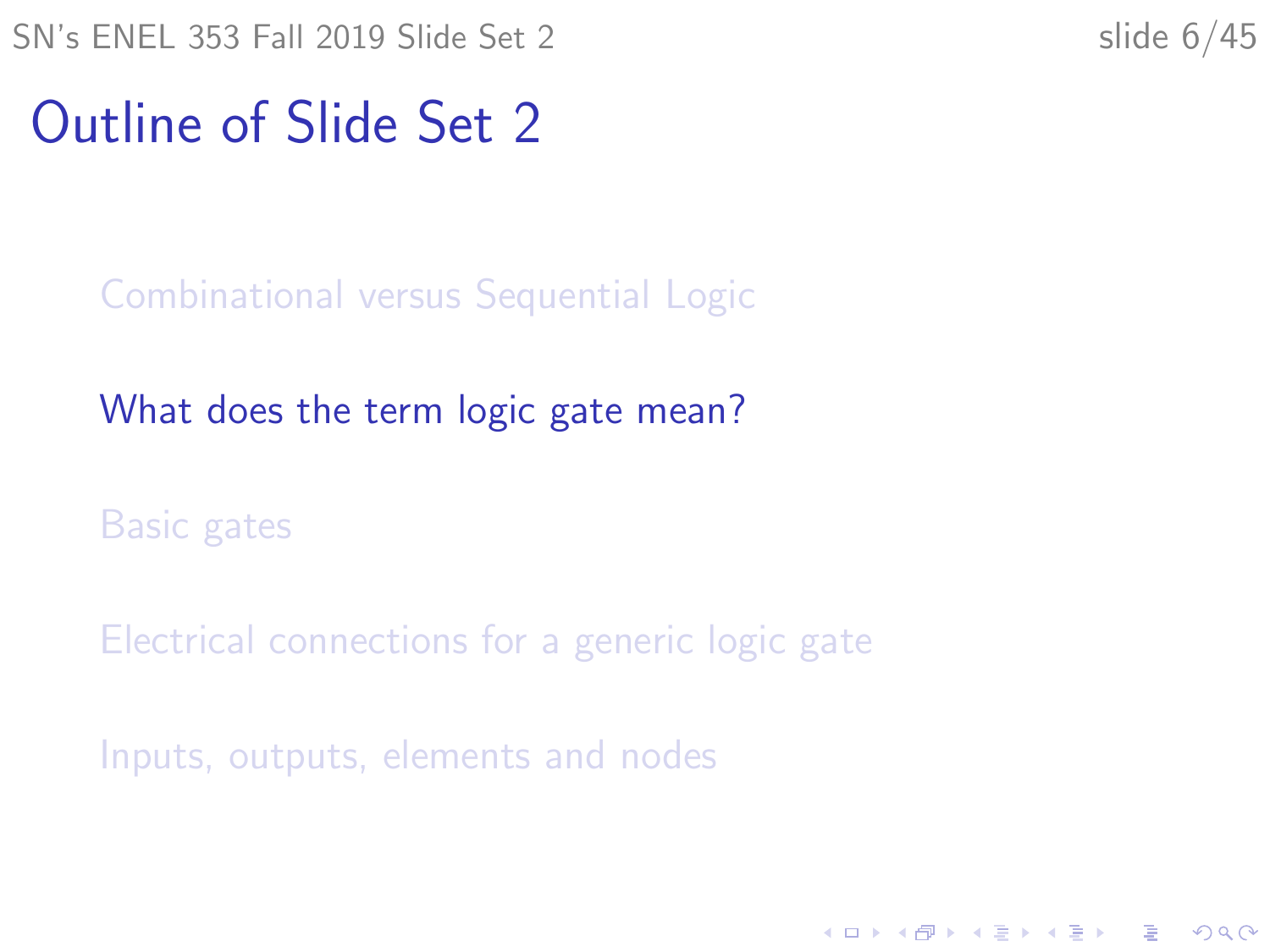### What does the term *logic gate* mean?

A *logic gate* is a **combinational logic circuit** that has

- $\triangleright$  one or more inputs, each of which is a bit;
- $\triangleright$  exactly one output, which is a bit.

According to this definition, is the full adder a logic gate?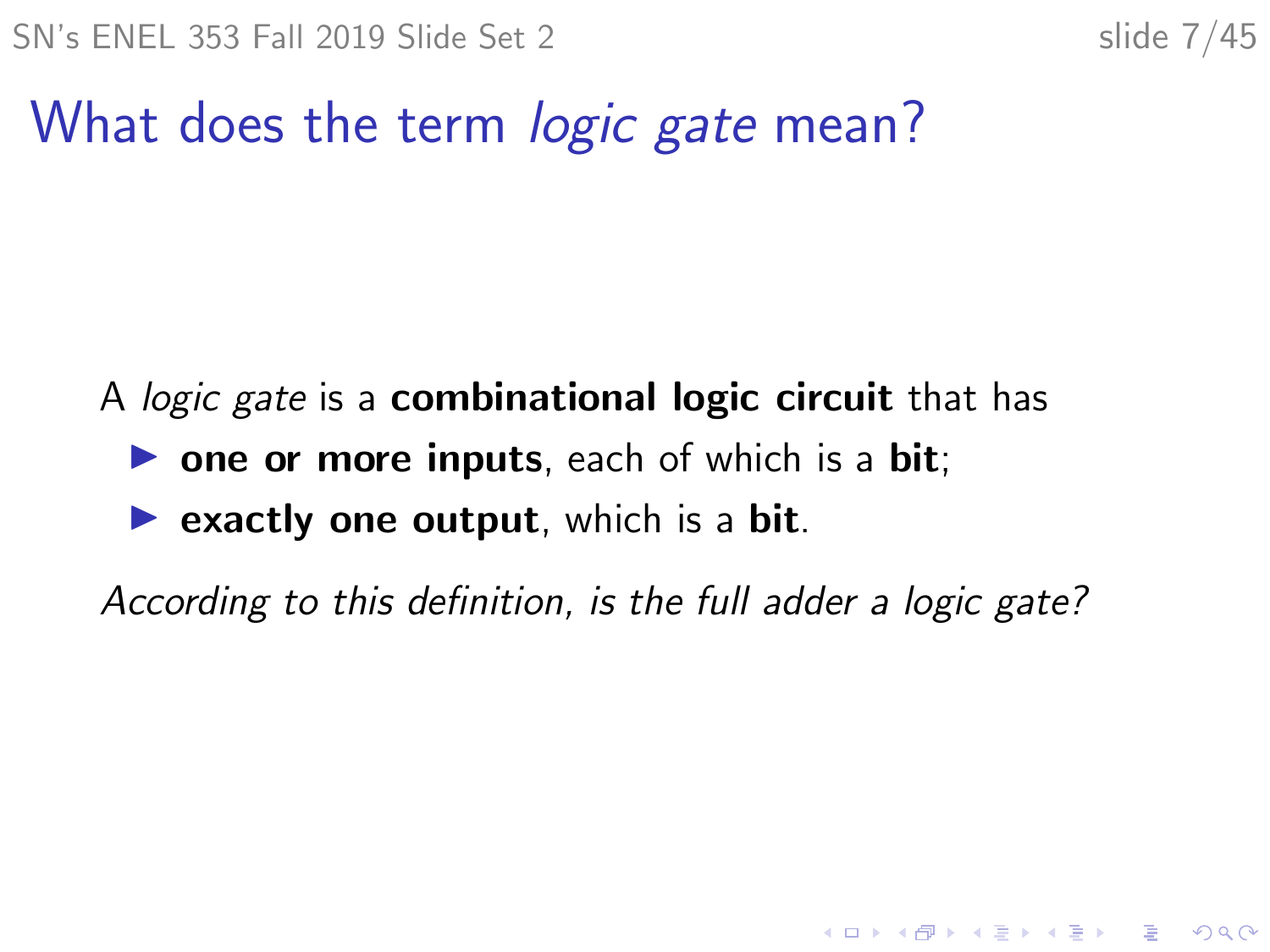**KORK EXTERNE PROVIDE** 

## Graphical and algebraic notations for some common 1- and 2-input logic gates



We'll now examine these gates one or two at a time ...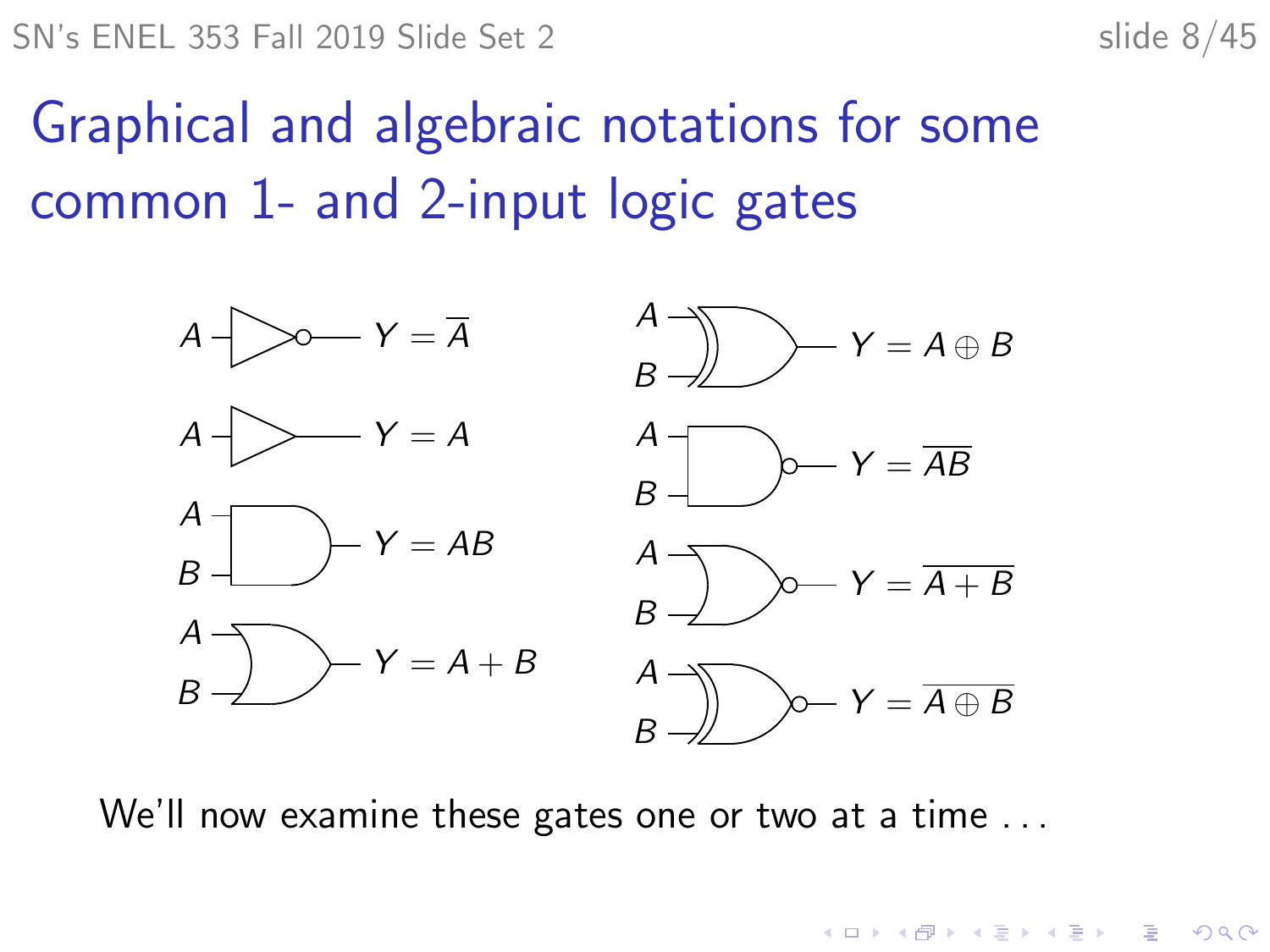<span id="page-8-0"></span> $SN's ENEL 353 Fall 2019 Slide Set 2$  slide  $9/45$ 

**KORKARYKERKER POLO** 

#### Outline of Slide Set 2

[Combinational versus Sequential Logic](#page-2-0)

[What does the term logic gate mean?](#page-5-0)

[Basic gates](#page-8-0)

[Electrical connections for a generic logic gate](#page-25-0)

[Inputs, outputs, elements and nodes](#page-37-0)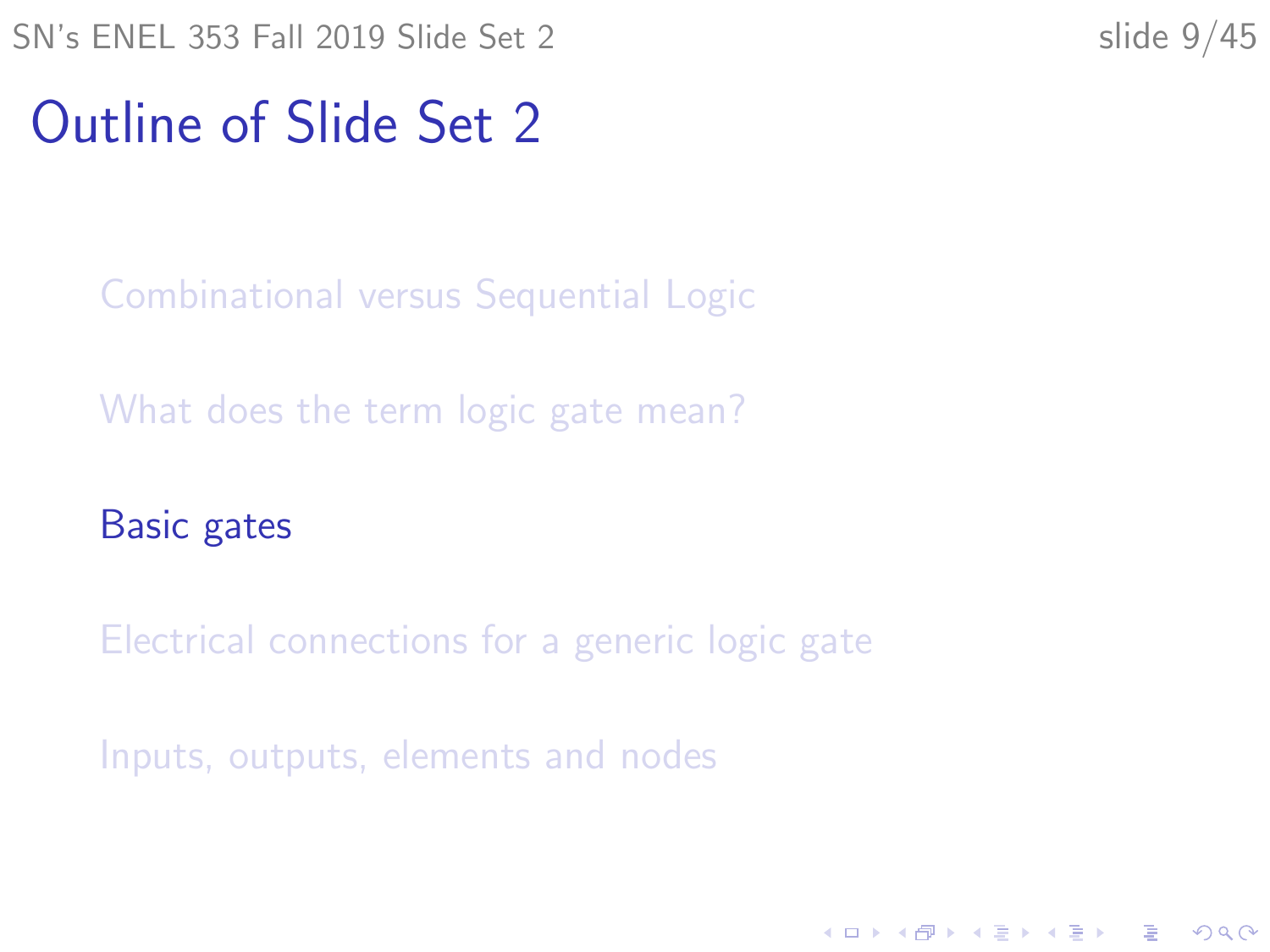### Basic gates: We'll start with 1-input gates

A NOT gate, also called an inverter:

A Y = A

In  $\overline{A}$  is the input and  $\overline{Y}$  is the output. The "bubble" in the symbol indicates inversion: 0 converted to 1, and 1 converted to 0. The equation  $Y = \overline{A}$  is read, "Y equals NOT A."

A buffer:

$$
A \bigvee Y = A
$$

The output Y is just a copy of the input A. Logically this is no different from a wire, but electrically, a buffer can help with circuit timing, making sure a device gets enough input current, and so on.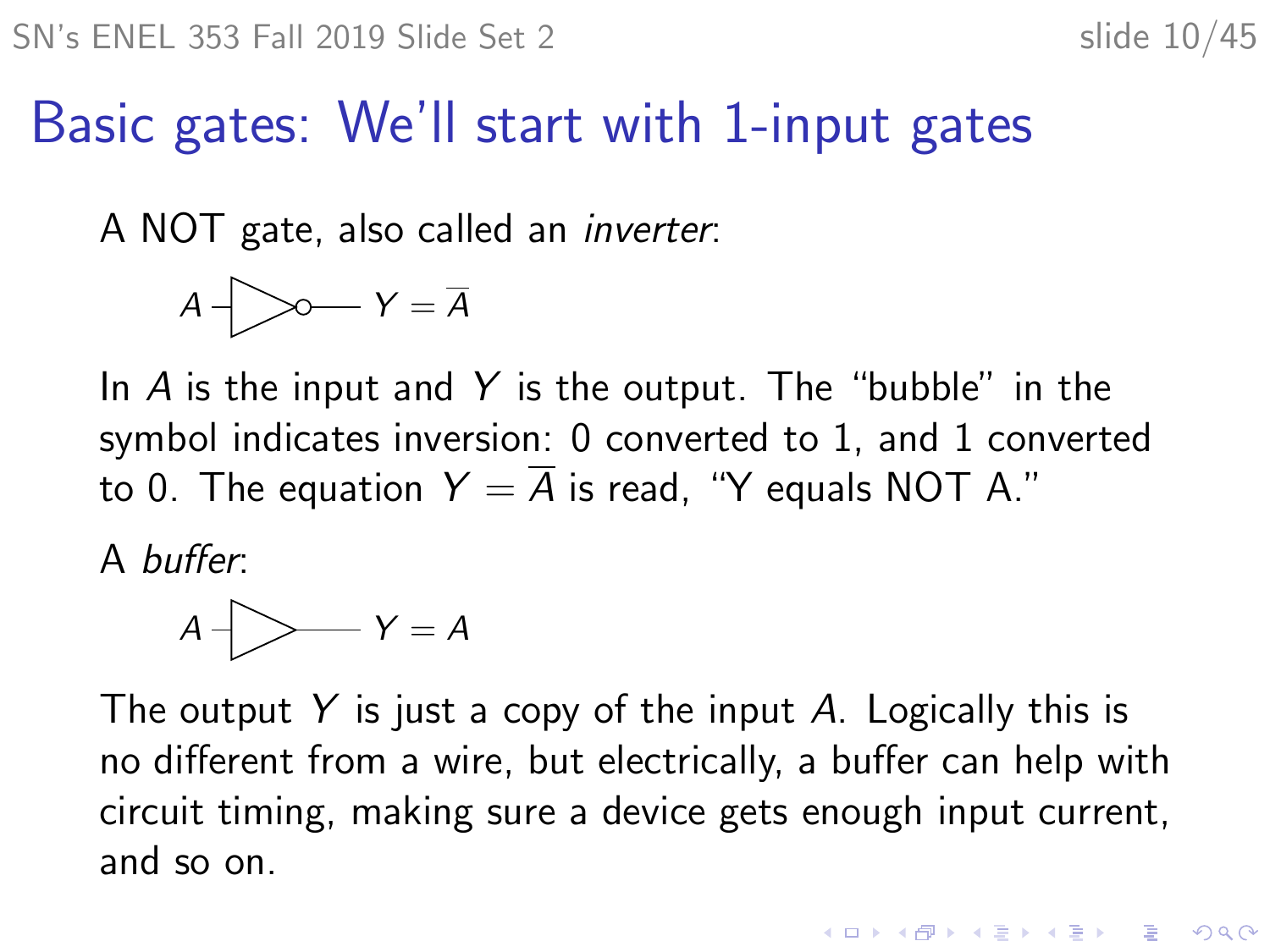KID KA KERKER KID KO

#### An alternate notation for the NOT operation

The "overline" is probably the most common notation for the NOT operation, but there is another symbol in wide use.

Many textbooks and other documents use the ' symbol ("prime") instead. This includes the textbook used up to and including Fall 2012 in ENEL 353.

This year we will use an "overline" for the NOT operation, to be consistent with this year's textbook.

If you see  $A'$  in course material from past years, translate that in your head to  $\overline{A}$ .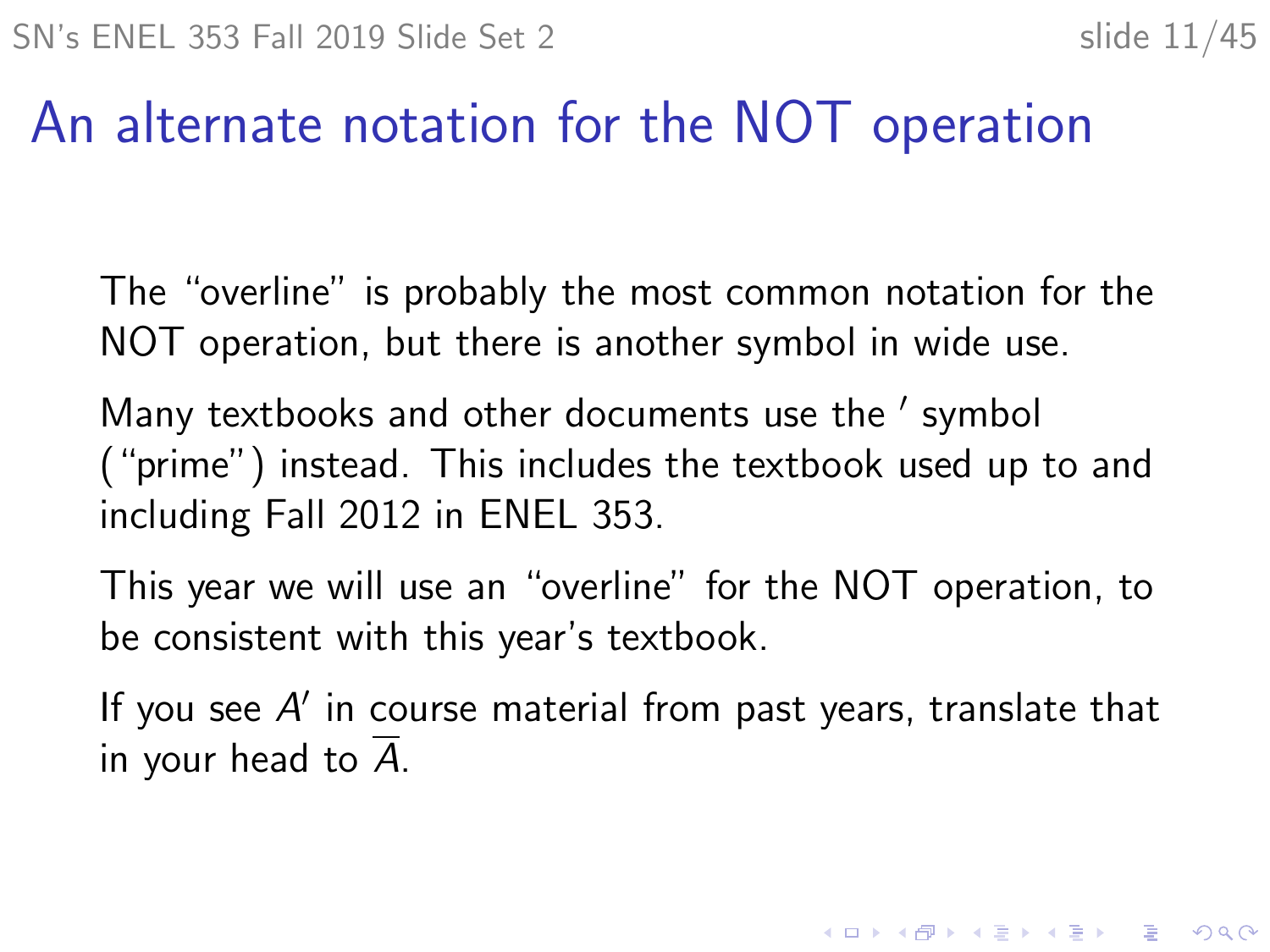### Truth tables

A truth table describes a combinational logic element by making a list of the values of the output for all possible combinations of input bits.

(We've already seen the truth table for the 1-bit full adder.) Let's write out the very simple truth tables for a NOT gate and a buffer.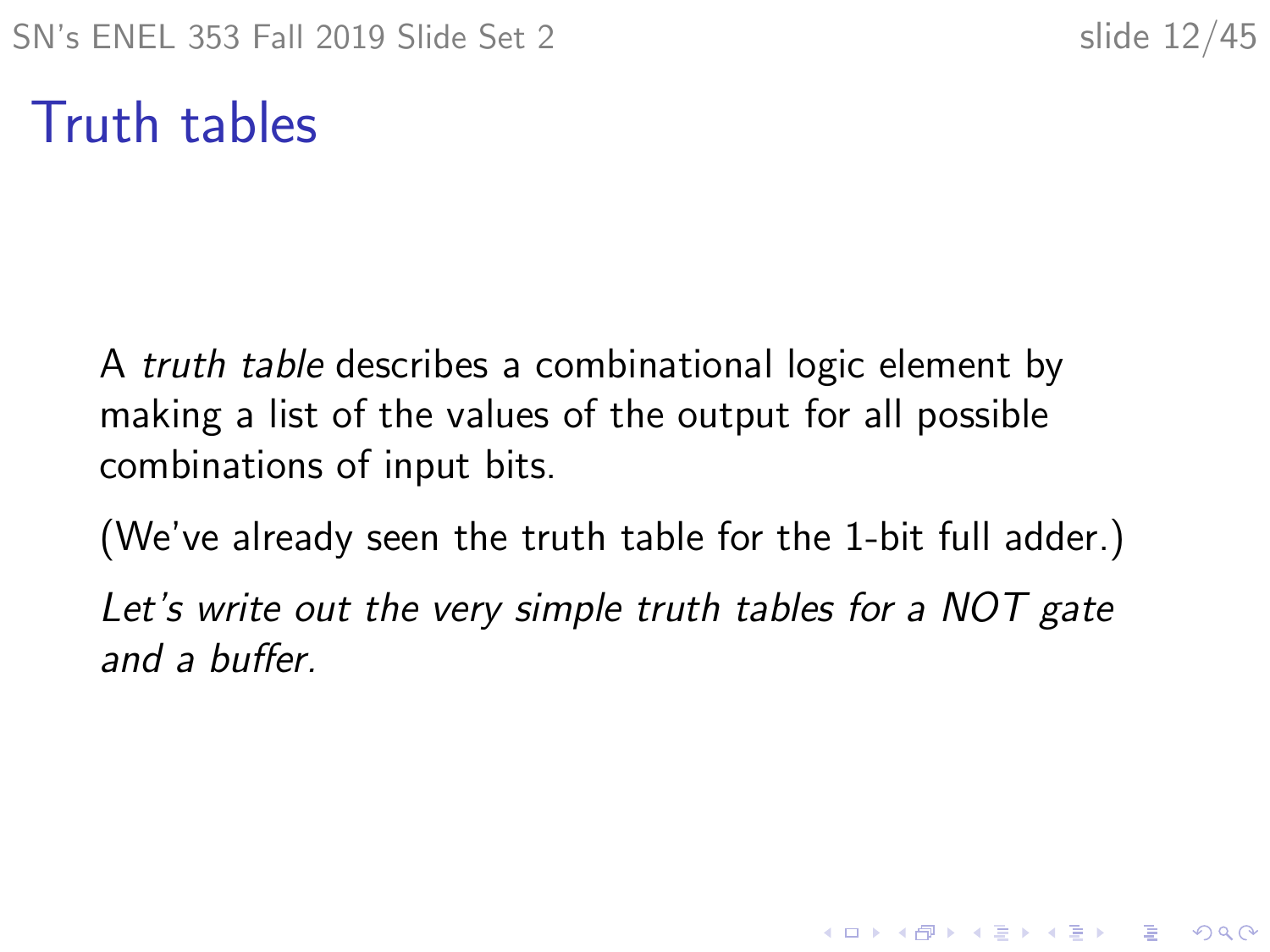**KORK ERKER ADAM ADA** 

When writing in English about logic gates, use ALL CAPS for the names of gates

Confusing: "For this design you may use or or and gates but not not gates."

Better: "For this design you may use OR or AND gates but not NOT gates."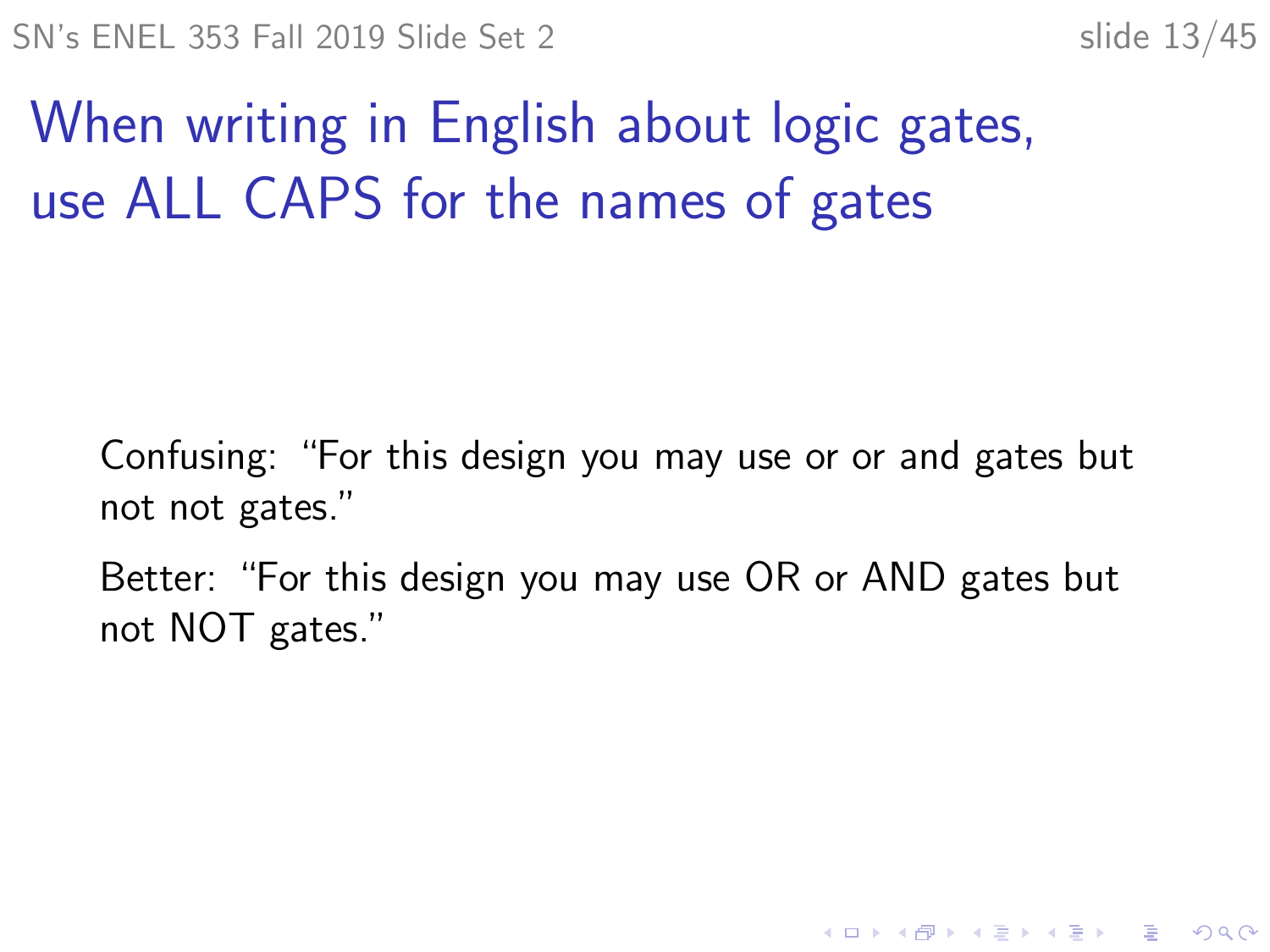### Our first multi-input gate: the AND gate

Here is the symbol and the algebraic notation:

$$
\begin{array}{c}\nA \\
B\n\end{array}\n\qquad \qquad Y = AB
$$

One way to remember the symbol is to remember that the word AND contains a D, and the symbol looks like a D.

An alternate algebraic notation for AND uses the  $\cdot$  symbol, as in  $Y = A \cdot B$ .

Here is how the AND operation is defined:

$$
AB = \left\{ \begin{array}{ll} 1 & \text{if both } A \text{ and } B \text{ are } 1 \\ 0 & \text{otherwise} \end{array} \right.
$$

Let's write the truth table for AND.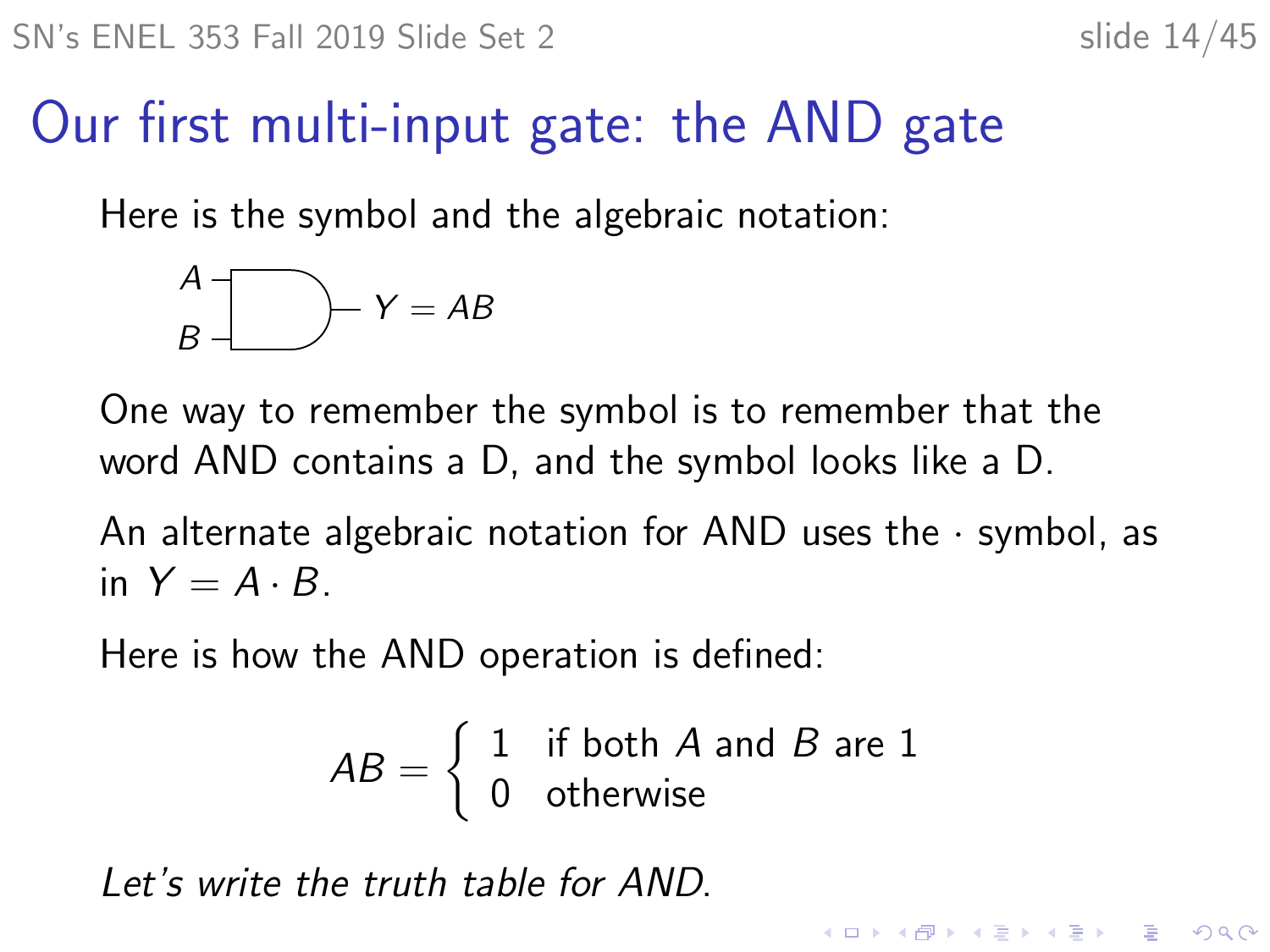### The OR gate

Symbol and algebraic notation ...

$$
\begin{array}{c}\nA \\
B\n\end{array}\n\qquad \qquad Y = A + B
$$

Here is how the OR operation is defined:

$$
A + B = \begin{cases} 0 & \text{if both } A \text{ and } B \text{ are } 0 \\ 1 & \text{otherwise} \end{cases}
$$

In other words, in digital logic, OR means "one or the other or both are true."

Let's write the truth table for OR.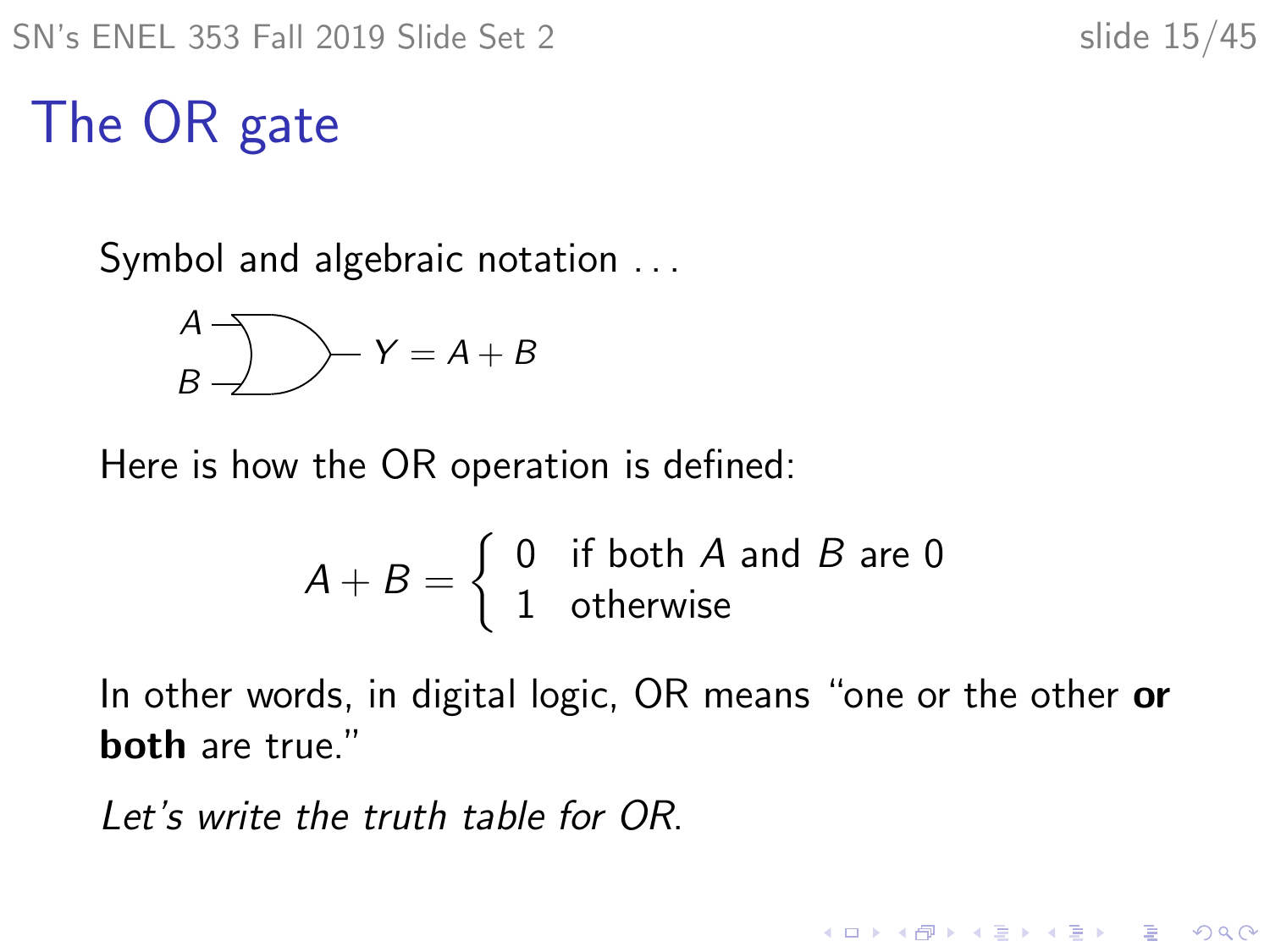$SN's ENEL 353$  Fall 2019 Slide Set 2 slide 16/45

In discussion of digital logic,  $+$  does not mean arithmetic addition

- In decimal arithmetic, what is  $1 + 1$ ?
- In binary arithmetic, what is  $1 + 1$ ?
- In digital logic, what is  $1 + 1$ ?

This can be confusing, especially when discussing digital logic circuits that are designed to do arithmetic!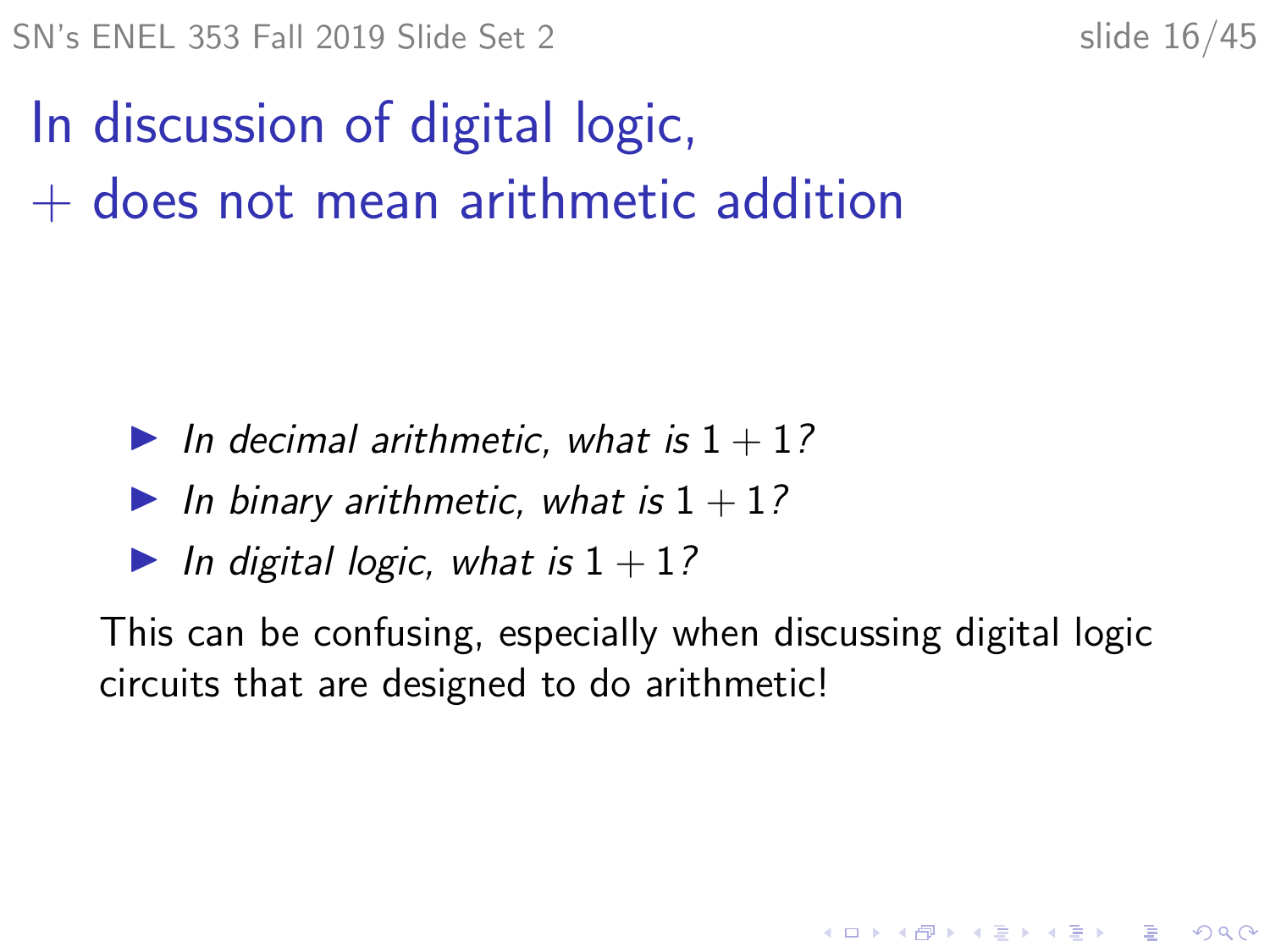K ロ ▶ K 個 ▶ K 할 ▶ K 할 ▶ 이 할 → 이익 @

## The XOR gate

XOR is short for exclusive OR.

A B Y = A ⊕ B

"Exclusive or" means "one or the other but not both."

$$
A \oplus B = \left\{ \begin{array}{ll} 1 & \text{if one of } A \text{ and } B \text{ is } 1 \text{ and the other is } 0 \\ 0 & \text{otherwise} \end{array} \right.
$$

Let's write the truth table for XOR.

Note: XOR should be pronounced as "ex-or", not as "zor".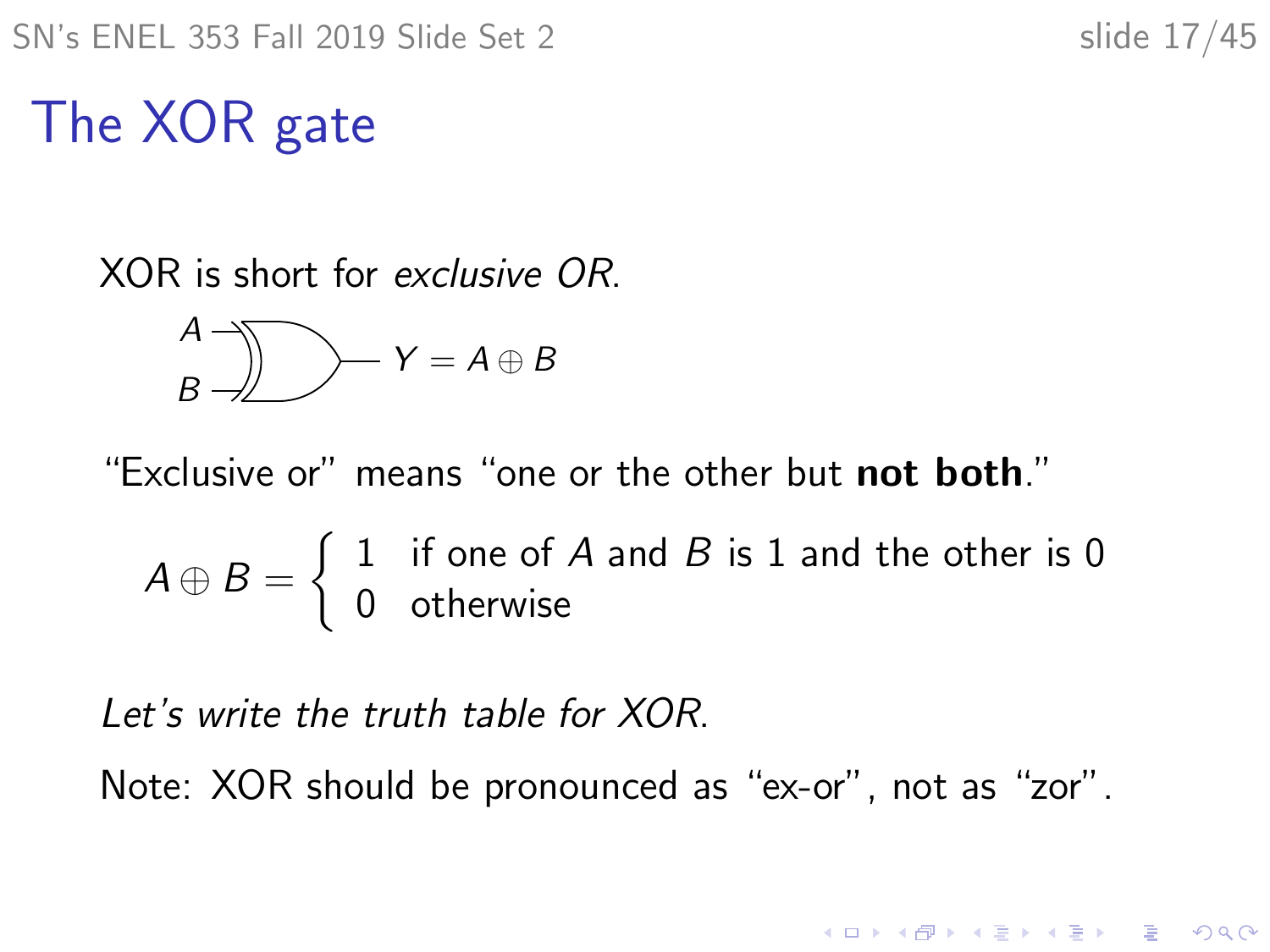# Convention for ordering of truth table input combinations

- Start with the row for all inputs  $= 0$ .
- $\blacktriangleright$  Alternate 0's and 1's most slowly on the left.
- $\blacktriangleright$  Alternate 0's and 1's more quickly as you move left to right.
- $\blacktriangleright$  Alternate 0's and 1's most quickly—every row—on the right.
- $\triangleright$  In other words, write the input bit patterns in unsigned binary ordering.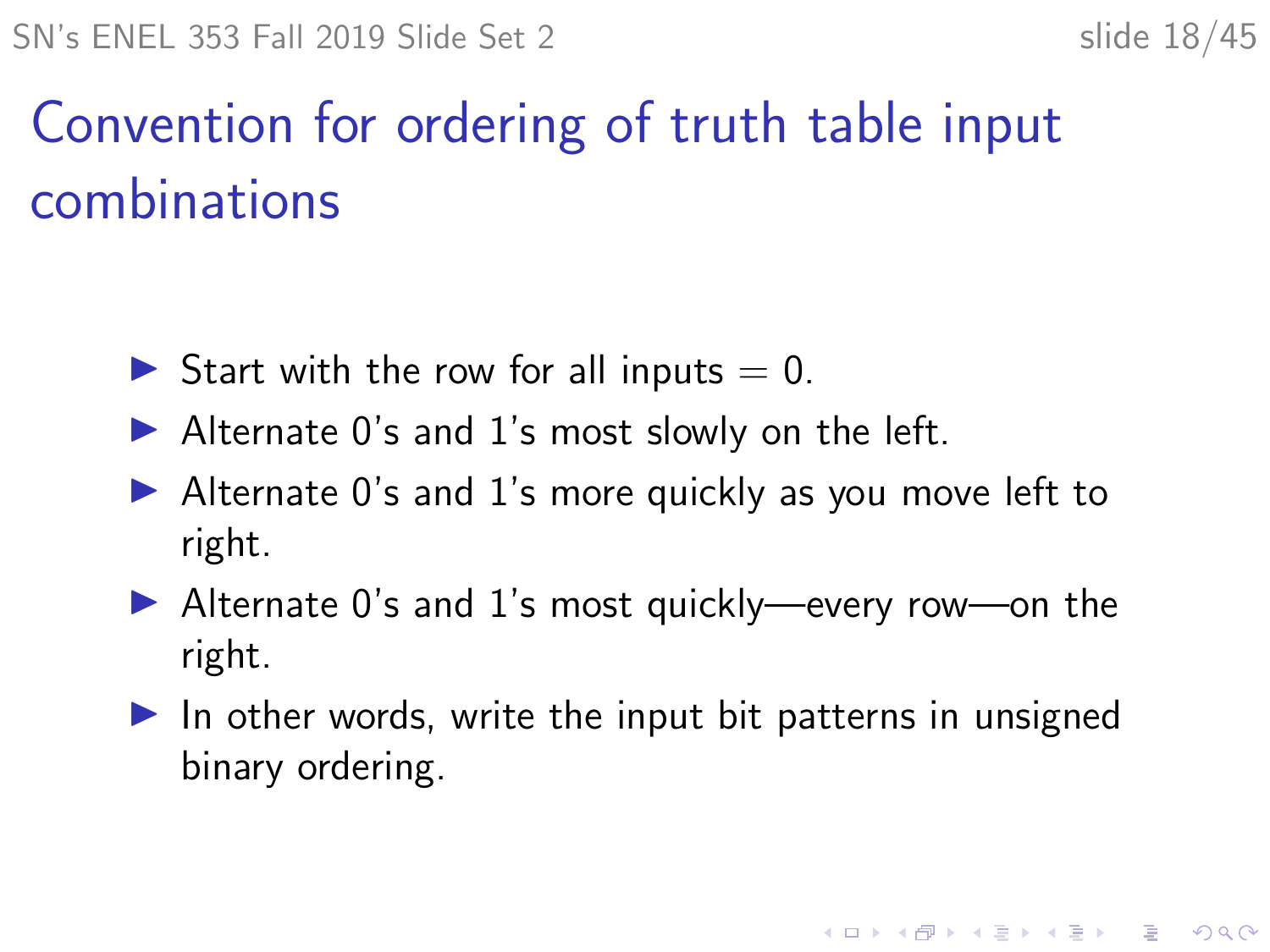# Convention for ordering of truth table input combinations: Examples

This follows the convention . . .

|   | B | Γ. |   |
|---|---|----|---|
| 0 | 0 | 0  | 0 |
| 0 | 0 | 1  | 0 |
| 0 | 1 | 0  | 0 |
| 0 | 1 | 1  | 0 |
| 1 | 0 | 0  | 0 |
| 1 | 0 | 1  | 1 |
| 1 | 1 | 0  | 1 |
| 1 | 1 | 1  | 1 |

These two tables convey the same information, but should be AVOIDED!

| А            | Β            |                    | $C \mid Y$                       | А            | B              | $C \mid Y$     |                                        |
|--------------|--------------|--------------------|----------------------------------|--------------|----------------|----------------|----------------------------------------|
| 1            |              | $1 \quad 1 \mid 1$ |                                  | 0            | $\overline{0}$ | $\tilde{0}$    | $\overline{0}$                         |
| $\mathbf 1$  | $\mathbf{1}$ | $\overline{0}$     | $\vert$ 1                        | 1            | 0              | $\overline{0}$ | $\begin{array}{c} \square \end{array}$ |
| $\mathbf{1}$ |              | $0 \quad 1 \mid 1$ |                                  | 0            | $\mathbf{1}$   | $\overline{0}$ | - 0                                    |
| $\mathbf{1}$ | 0            | $\overline{0}$     | $\Omega$                         | $\mathbf{1}$ | $\mathbf{1}$   | $\overline{0}$ | $\vert$ 1                              |
| 0            | $1 \quad 1$  |                    | $\begin{array}{c} \n\end{array}$ | 0            | $\overline{0}$ | $\mathbf{1}$   | U                                      |
| 0            | $\mathbf{1}$ | 0                  | $\Omega$                         | 1.           | $\overline{0}$ | $\mathbf{1}$   | $\vert$ 1                              |
| $\mathbf 0$  |              | $0 \quad 1$        | $\overline{0}$                   | 0            | $\mathbf{1}$   | $\mathbf{1}$   |                                        |
| $\mathbf 0$  | 0            | 0                  | 0                                | 1            | $\mathbf{1}$   | $\mathbf{1}$   | $\mathbf{1}$                           |

K ロ ▶ K 個 ▶ K 할 ▶ K 할 ▶ 이 할 → 9 Q Q →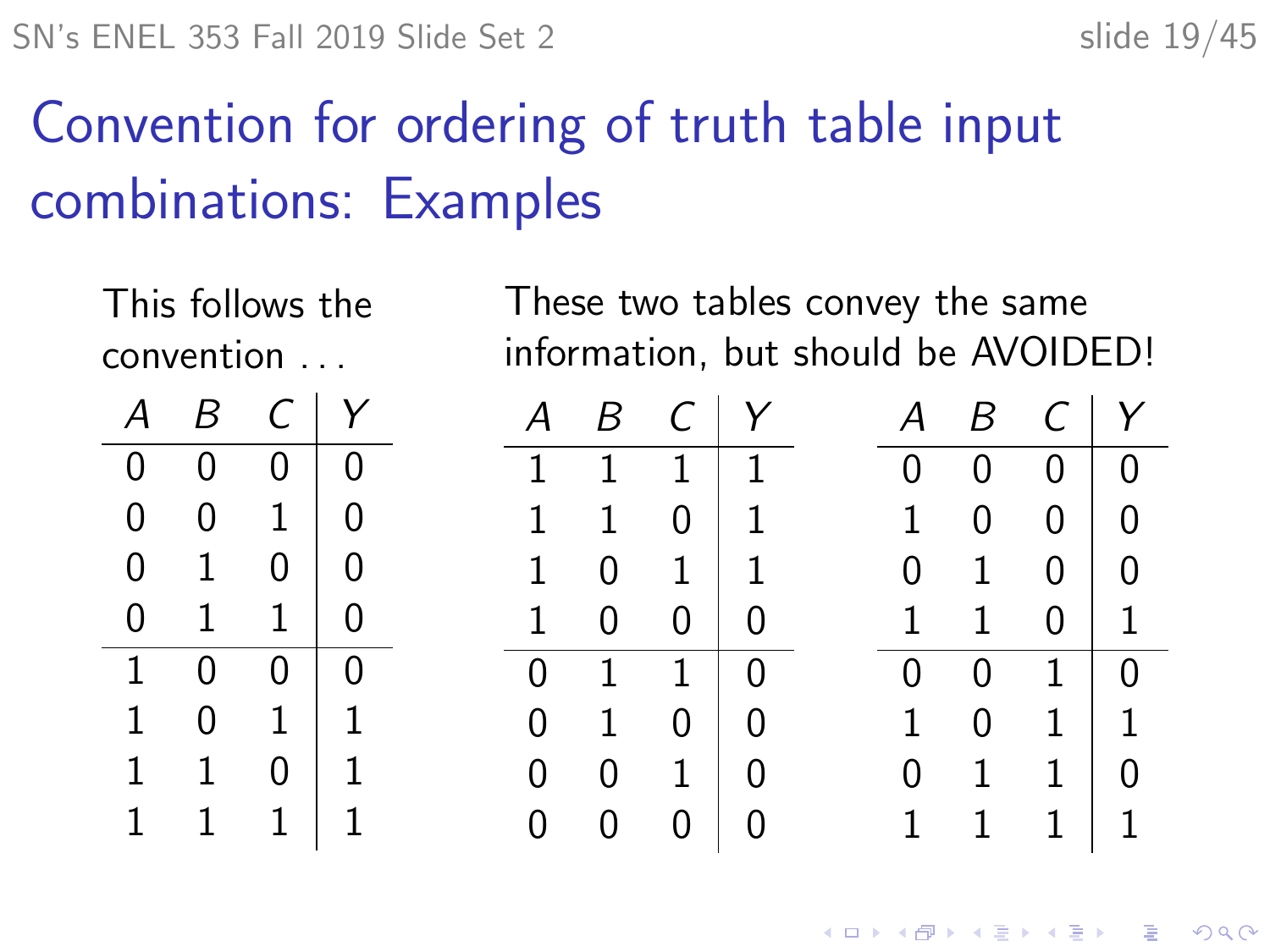SN's ENEL 353 Fall 2019 Slide Set 2 slide 20/45

**KORKARYKERKER POLO** 

#### Lots of 1- and 2-input logic gates



Which gates have we named and described so far?

Note: The  $(1)$ – $(8)$  numbering is just for this slide and is *not* any kind of standard part numbering!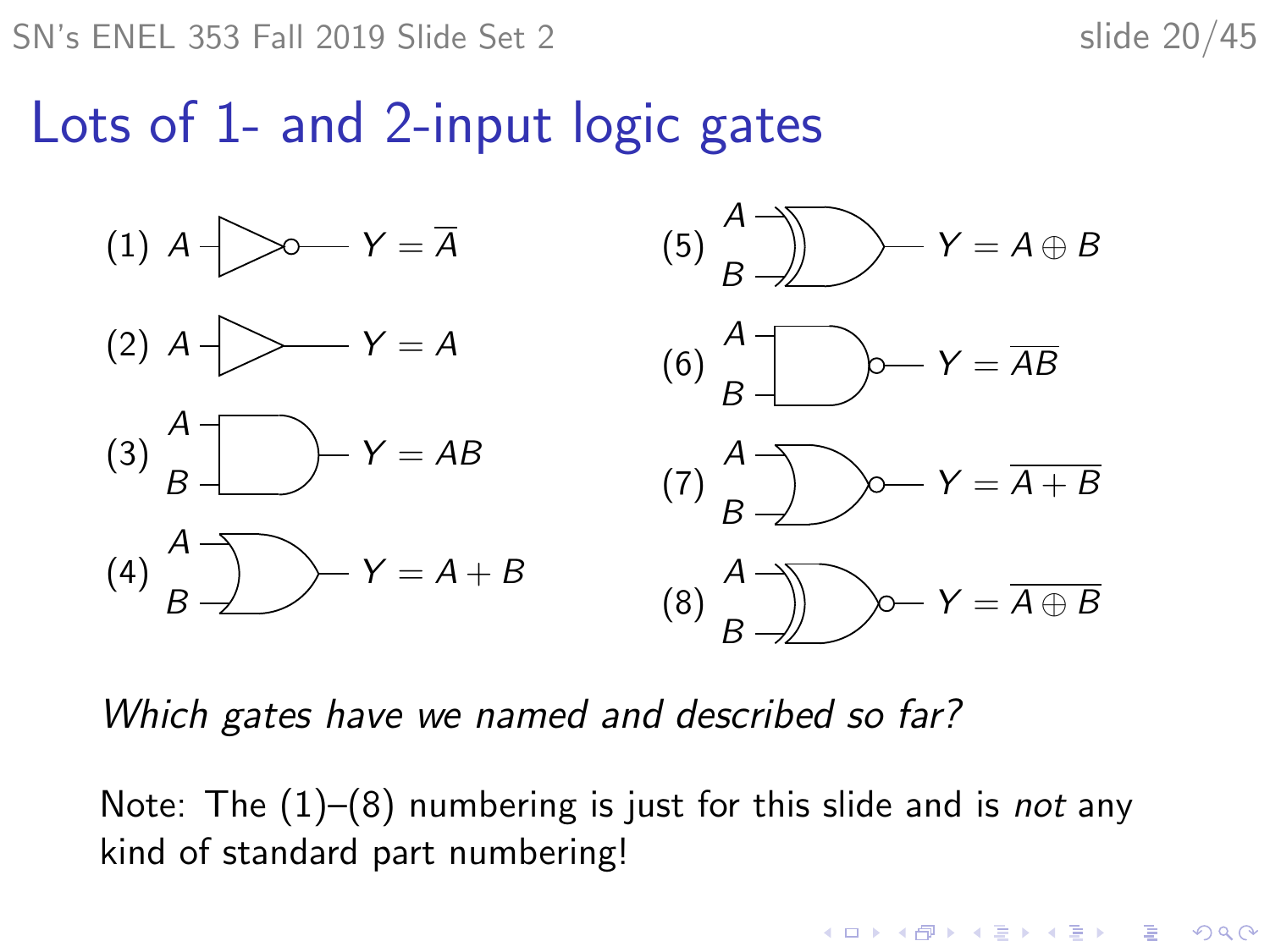SN's ENEL 353 Fall 2019 Slide Set 2 slide 21/45

**KORK EXTERNE PROVIDE** 

### The NAND and NOR gates



NAND is short for NOT-AND and NOR is short for NOT-OR. Here are the definitions:

- $\triangleright$  NAND output is the **opposite** of what AND output would be with the same input values.
- $\triangleright$  NOR output is the **opposite** of what OR output would be with the same input values.

Let's write truth tables.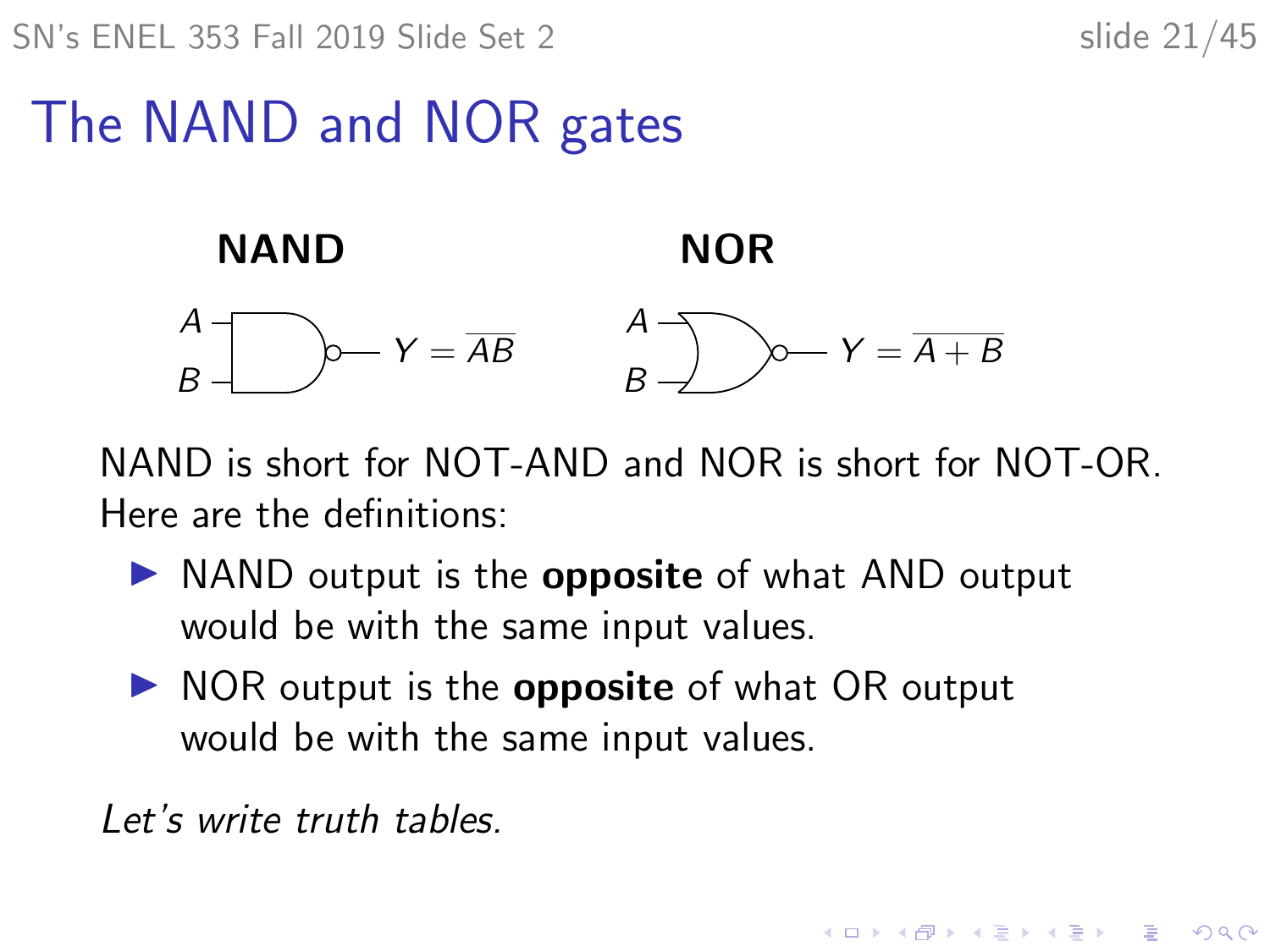### NAND and NOR: Graphical and algebraic notation



Graphical notation. Note the use of a bubble to indicate that NAND is like AND with NOT applied to the AND output. The same kind of use of a bubble relates NOR to OR.

#### Algebraic notation.

- $\blacktriangleright$  The expression  $\overline{AB}$  says: Generate the AND of A and B, then generate the NOT of the AND result.
- $\blacktriangleright$  The expression  $\overline{A+B}$  says: Generate the OR of A and B, then generate the NOT of the OR result.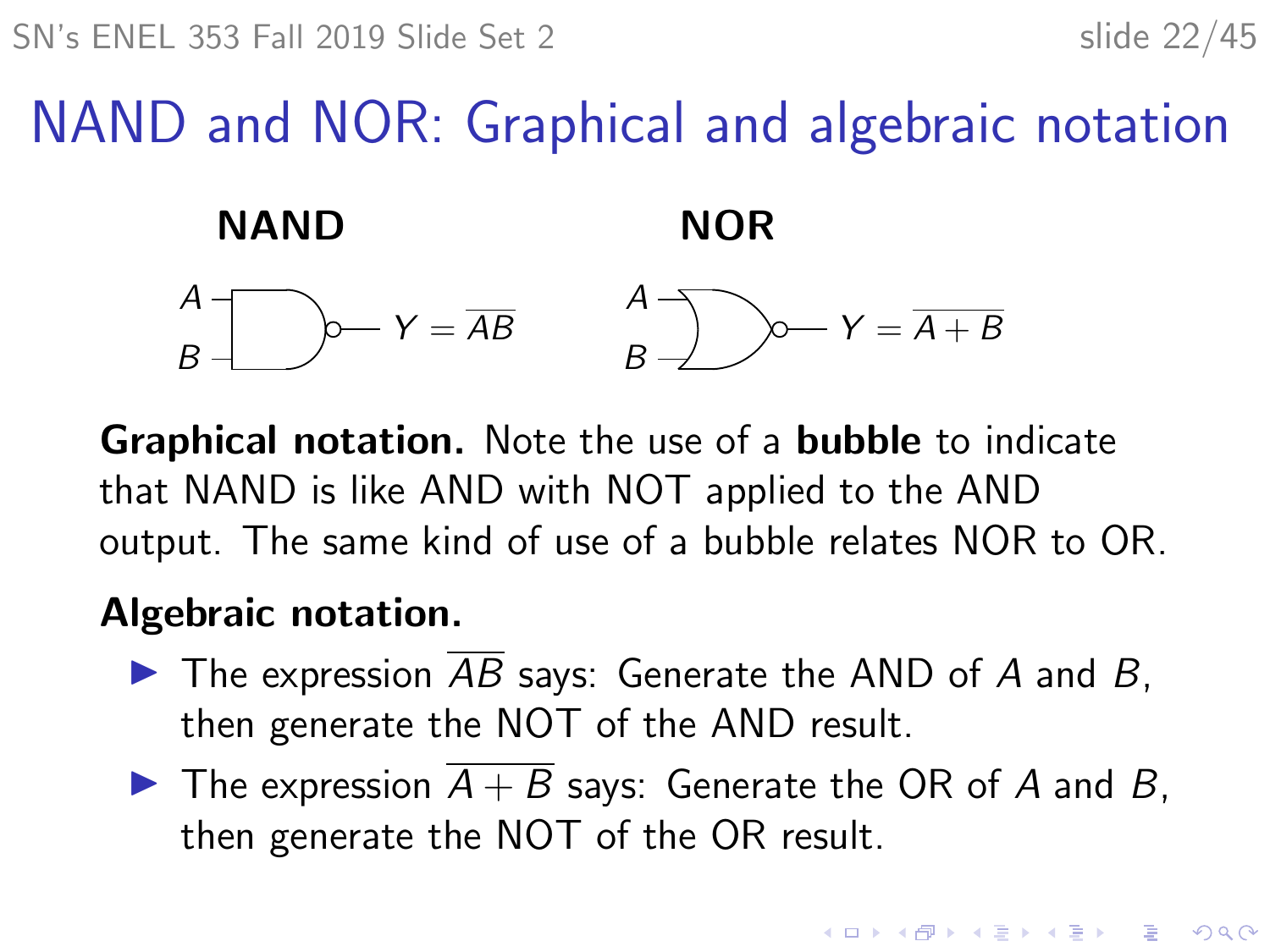**KORKARYKERKER POLO** 

## The XNOR gate

XNOR is defined as XOR followed by NOT. Note that the symbol for an XNOR gate is the symbol for XOR with a bubble applied to the output.

A B Y = A ⊕ B

Let's write the truth table for XNOR.

Remark: NXOR would make more sense as a name, but "ex-nor" is much easier to pronounce than "nxor"!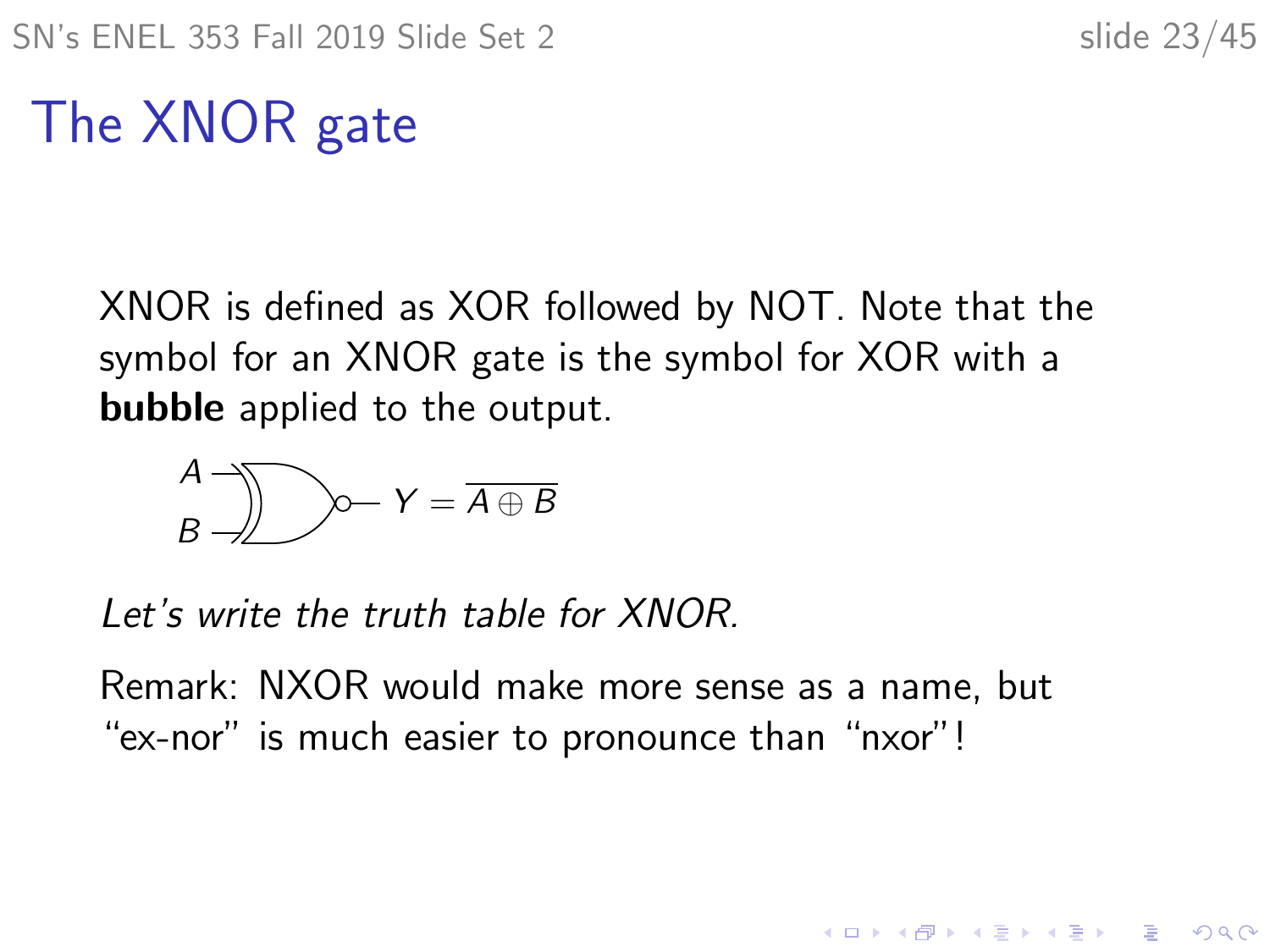4 0 1 4 4 5 1 4 5 1 5 1 5

 $2990$ 

#### Gates with 3 or more inputs

1- and 2-input gates are the most common, but gates with 3 or more inputs also have lots of practical uses.

Examples: Let's look at the general concept of N-input AND gates and N-input OR gates . . .

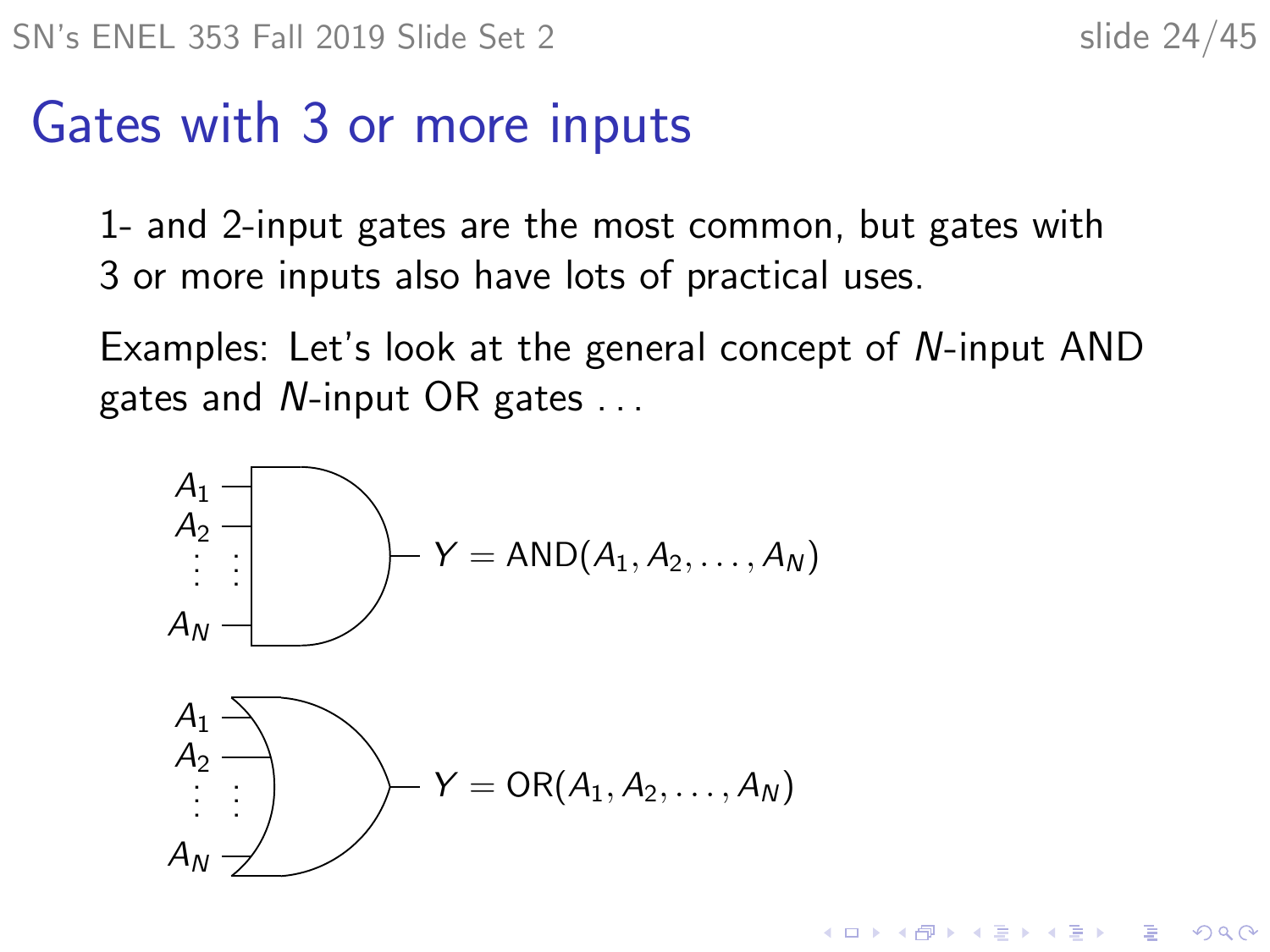### Definitions for N-input AND, OR, NAND and NOR

$$
\mathsf{AND}\left(A_1,A_2,\ldots,A_N\right)=\left\{\begin{array}{ll}1 & \text{if all of } A_1,A_2,\ldots,A_N \text{ are }1 \\0 & \text{otherwise}\end{array}\right.
$$

$$
\text{OR}(A_1, A_2, \ldots, A_N) = \left\{ \begin{array}{ll} 0 & \text{if all of } A_1, A_2, \ldots, A_N \text{ are } 0 \\ 1 & \text{otherwise} \end{array} \right.
$$

N-input NAND and NOR are formed by applying NOT to the output of N-input AND and OR, respectively.

- $\blacktriangleright$  Let's draw a symbol and write a truth table for an OR3 (3-input OR) gate.
- $\blacktriangleright$  Let's draw a symbol and write a truth table for a NAND4 (4-input NAND) gate.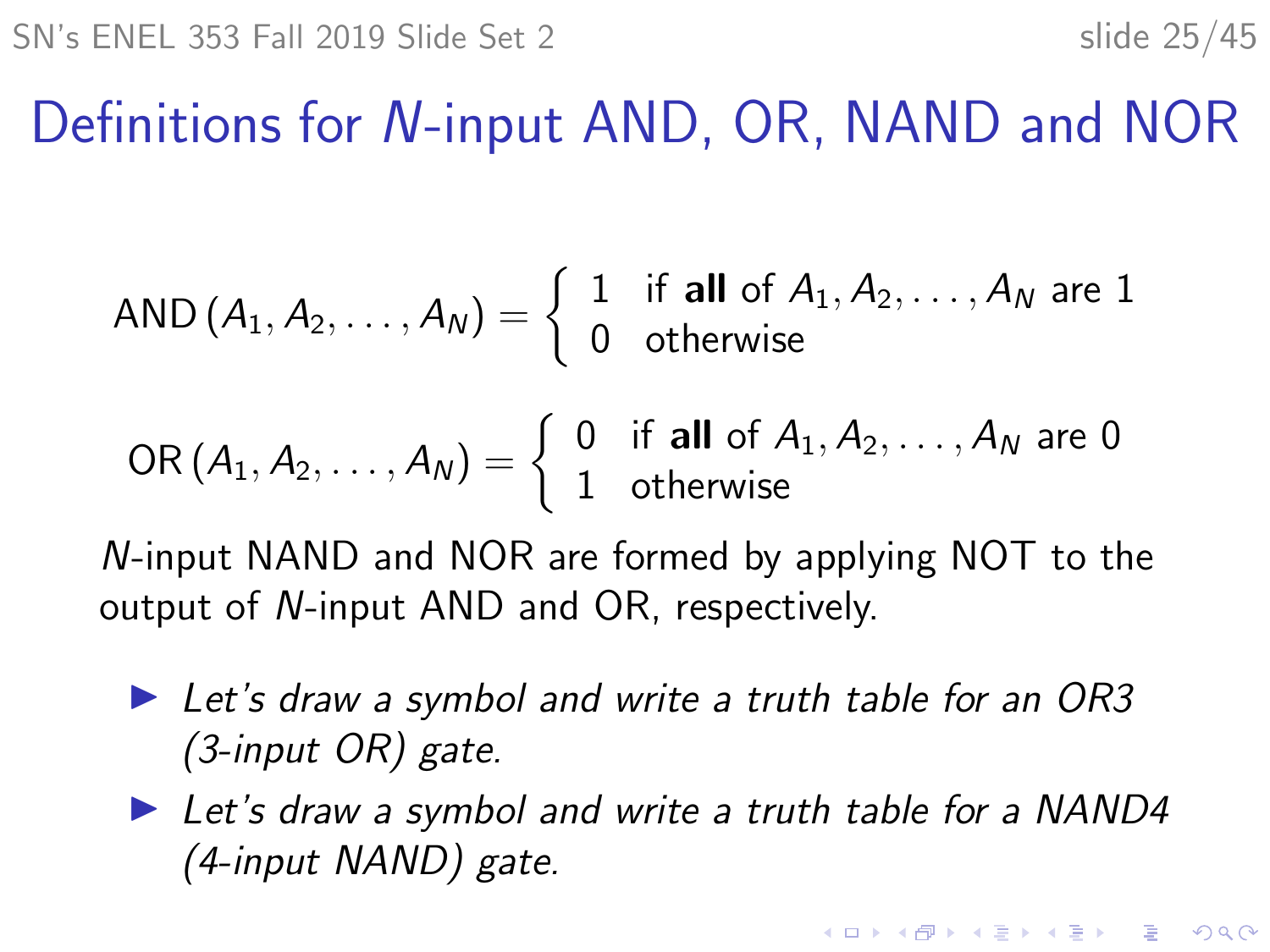<span id="page-25-0"></span>SN's ENEL 353 Fall 2019 Slide Set 2 slide 26/45

K ロ ▶ K 個 ▶ K 할 ▶ K 할 ▶ 이 할 → 이익 @

#### Outline of Slide Set 2

[Combinational versus Sequential Logic](#page-2-0)

[What does the term logic gate mean?](#page-5-0)

[Basic gates](#page-8-0)

[Electrical connections for a generic logic gate](#page-25-0)

[Inputs, outputs, elements and nodes](#page-37-0)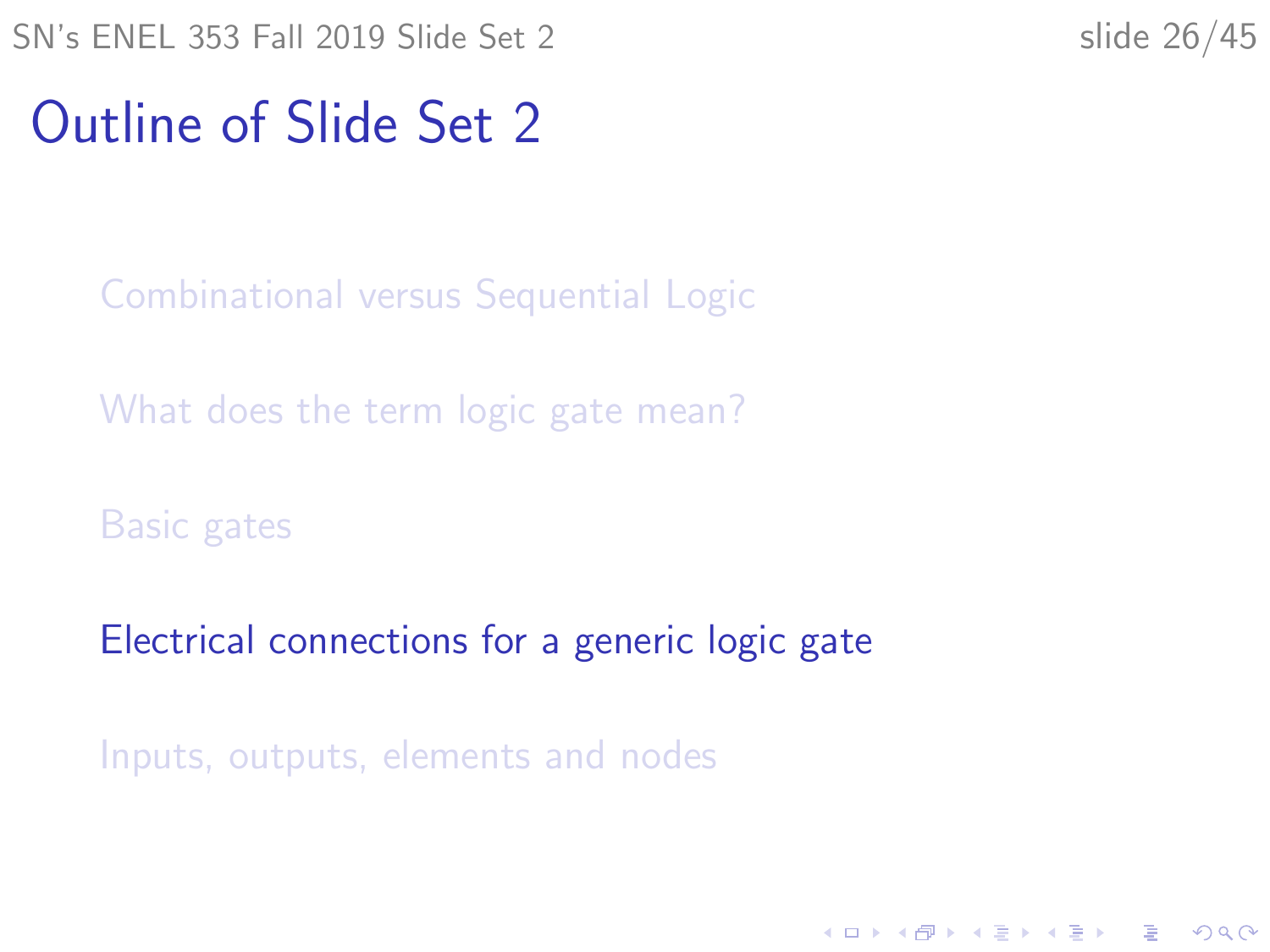SN's ENEL 353 Fall 2019 Slide Set 2 slide 27/45

### Electrical connections for a generic logic gate



Ground is assumed to be 0 V.

The DC power supply voltage—called  $V_{DD}$  in our textbook depends on what **logic family** the gate belongs to.

For logic families designed in the 1970's and 80's,  $V_{\text{DD}} = +5.0 \text{ V}$  was just about standard. Since then, newer families have had lower and lower values.  $V_{\text{DD}}$  of  $+1.2 \text{V}$ or less is common in 2019.**KORKA SERKER YOUR**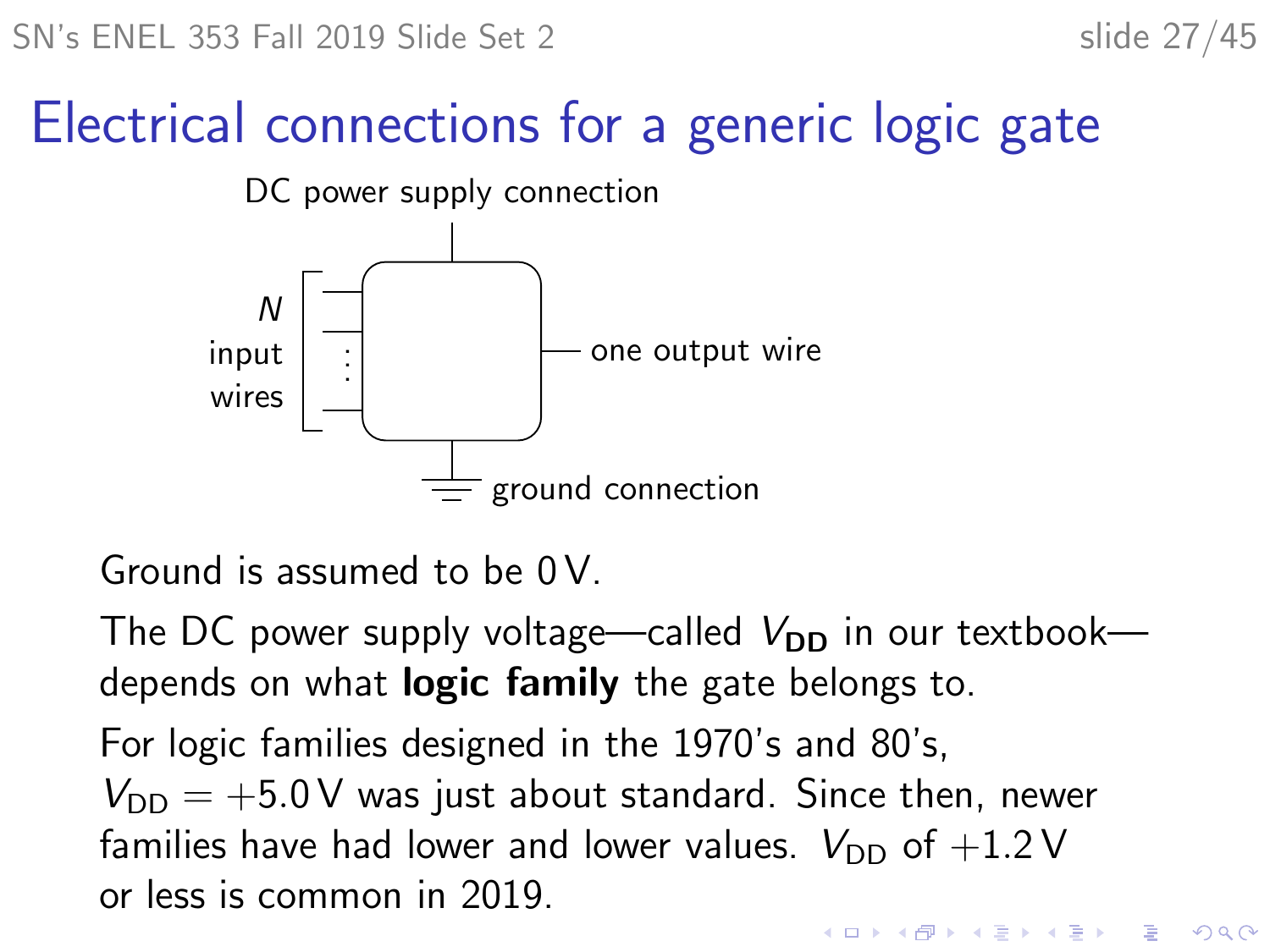### Rough guide to electrical signalling in logic circuits

These rules are good enough to get a general idea about how signalling works in digital circuits:

- $\triangleright$  Voltages fairly close to  $V_{\text{DD}}$  represent a logic level of 1.
- $\triangleright$  Voltages fairly close to ground represent a logic level of 0.
- $\triangleright$  Voltages somewhere near the middle between ground and  $V_{\text{DD}}$  are **ambiguous** (might be read as 0, might be read as 1), and should be avoided.

However, language like "fairly close" and "somewhere near the middle" is **not nearly precise enough** to guide the design of reliable digital circuits.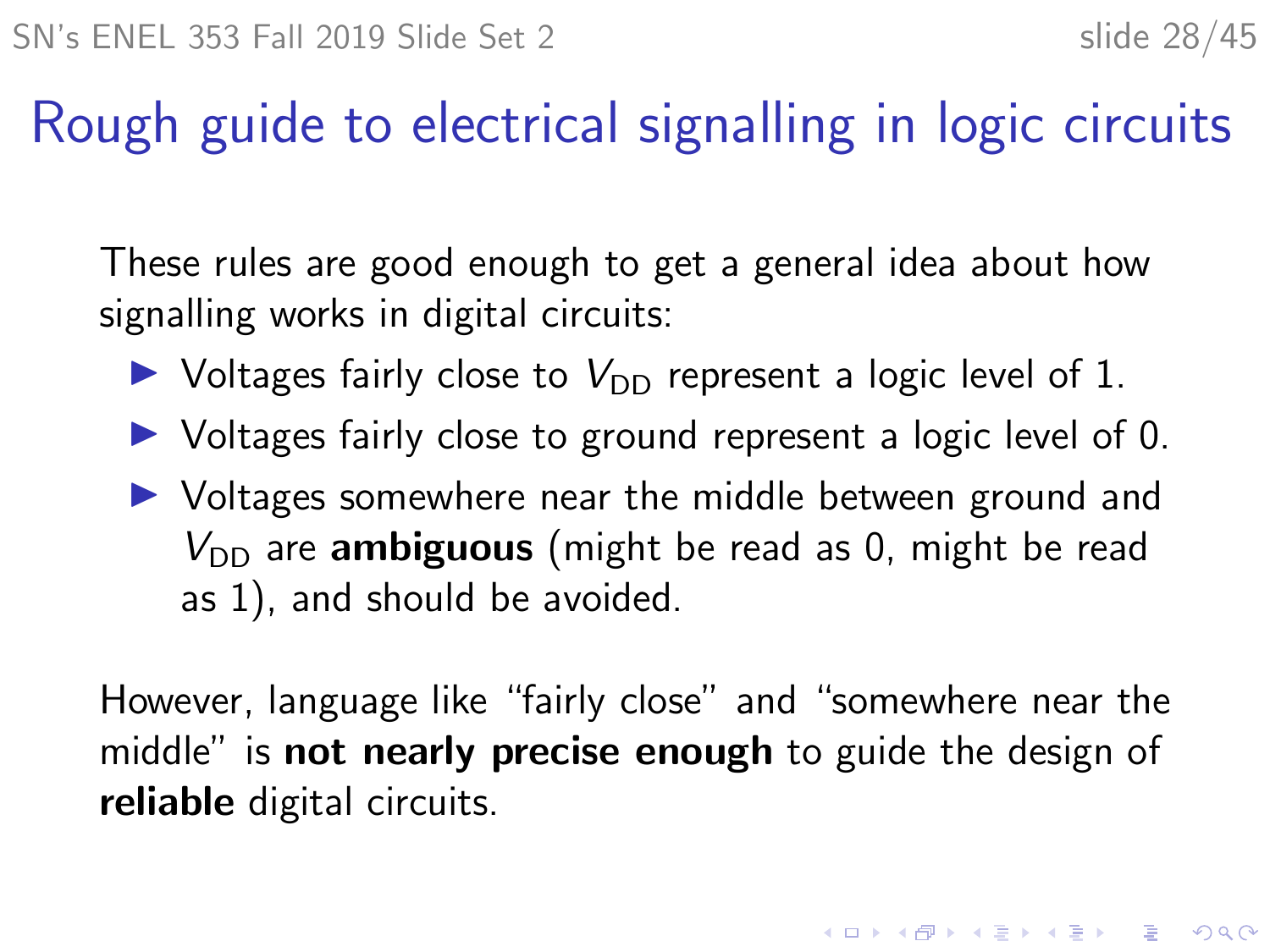SN's ENEL 353 Fall 2019 Slide Set 2 slide 29/45

# $V_{\text{II}}$ ,  $V_{\text{IH}}$ ,  $V_{\text{OI}}$ , and  $V_{\text{OH}}$

These four voltage levels are specifications that are properties of a **logic family**. The concepts are the same for all logic families, but the exact numbers vary from one family to another.

| symbol          | name and meaning                                       |  |
|-----------------|--------------------------------------------------------|--|
| $V_{\rm IL}$    | low-level input voltage;                               |  |
|                 | voltages $\leq V_{\text{IL}}$ reliably read as logic 0 |  |
| V <sub>IH</sub> | high-level input voltage;                              |  |
|                 | voltages $\geq V_{\text{IH}}$ reliably read as logic 1 |  |
| $V_{\Omega L}$  | low-level output voltage;                              |  |
|                 | gate output for logic 0 must be $\leq V_{OL}$          |  |
| $V_{\Omega H}$  | high-level output voltage;                             |  |
|                 | gate output for logic 1 must be $\geq V_{\text{OH}}$   |  |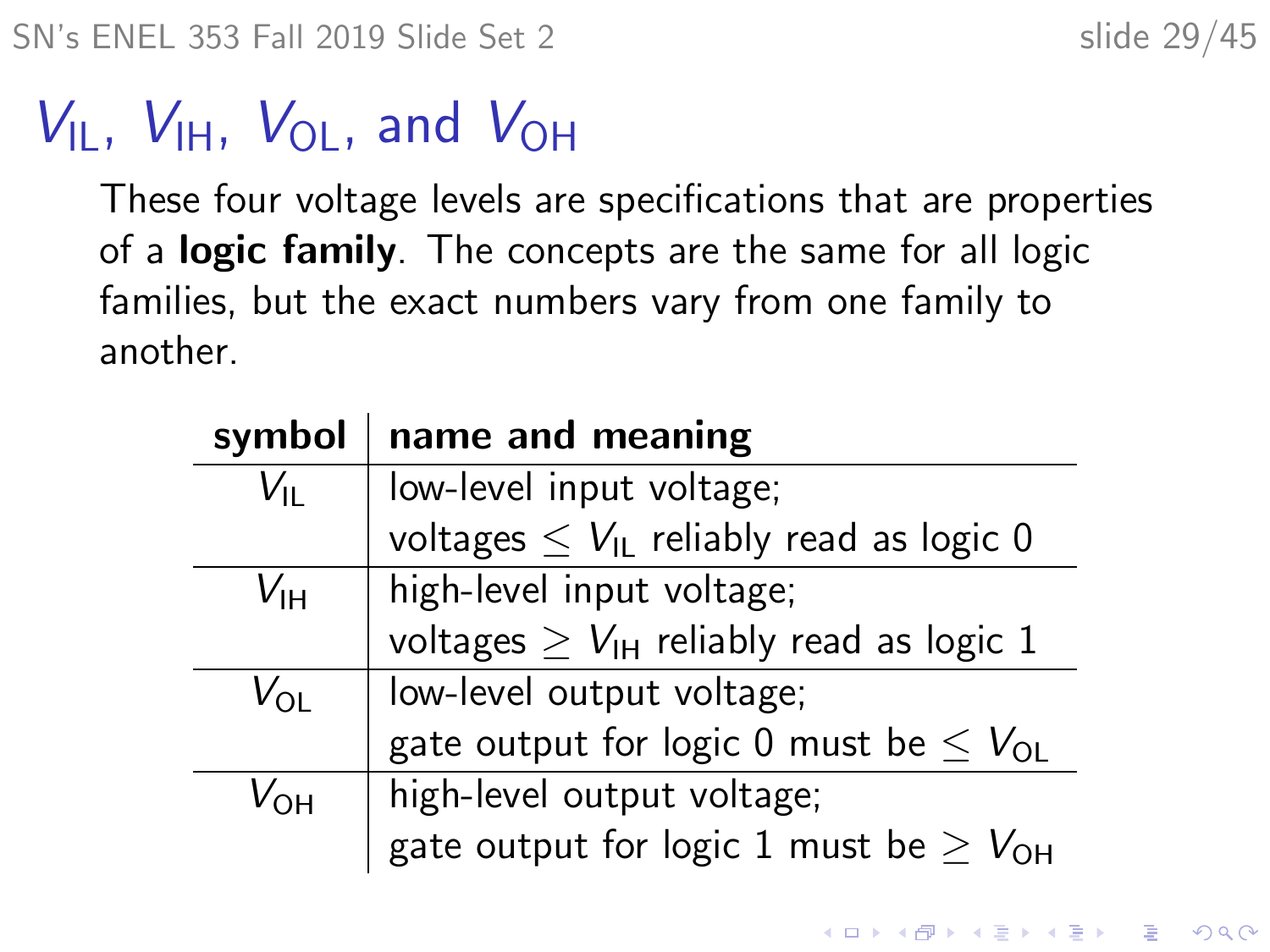SN's ENEL 353 Fall 2019 Slide Set 2 slide 30/45

#### The "Forbidden Zone"

The range of voltages between  $V_{\text{IL}}$  and  $V_{\text{IH}}$  is called the "forbidden zone."



If one or more input wires of a logic gate has a voltage within the forbidden zone, the output voltage of the gate may be unpredictable.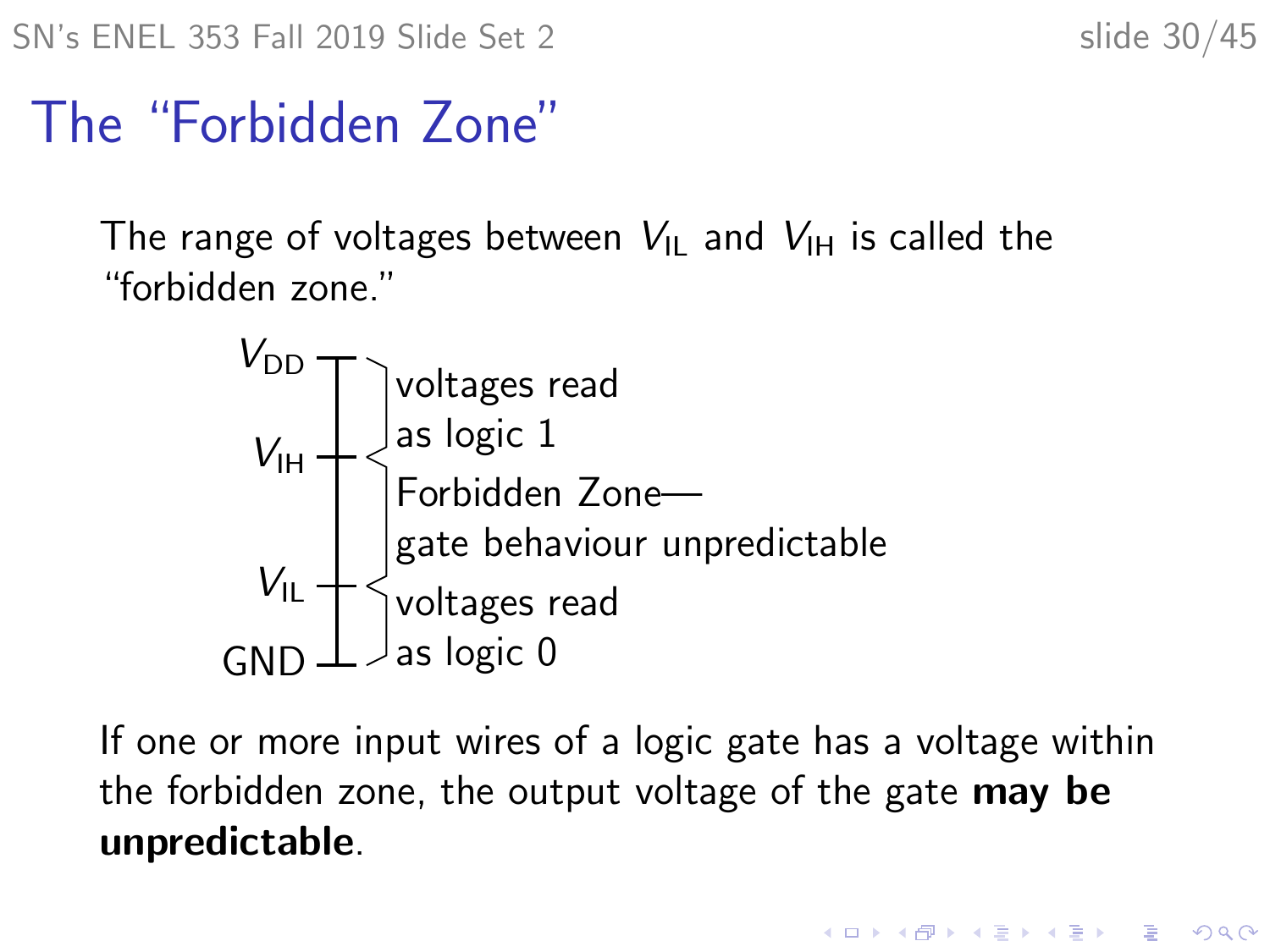SN's ENEL 353 Fall 2019 Slide Set 2 slide 31/45

## $V_{\text{IL}}$ ,  $V_{\text{IH}}$ ,  $V_{\text{OL}}$ ,  $V_{\text{OH}}$ : TTL examples

Here are numbers for TTL logic families . . .

What can we say about the output voltages of these TTL gates? (Note:  $V_{\text{DD}}$  and GND connections are often omitted from diagrams to reduce clutter.)

| item          | voltage |
|---------------|---------|
| $V_{\rm DD}$  | 5.0 V   |
| $V_{\rm{II}}$ | 0.8 V   |
| Vıн           | 2.0 V   |
| $V_{OL}$      | 0.4 V   |
| $V_{\rm OH}$  | 2 4 V   |





 $\left\{ \begin{array}{ccc} 1 & 0 & 0 \\ 0 & 1 & 0 \\ 0 & 0 & 0 \\ 0 & 0 & 0 \\ 0 & 0 & 0 \\ 0 & 0 & 0 \\ 0 & 0 & 0 \\ 0 & 0 & 0 \\ 0 & 0 & 0 \\ 0 & 0 & 0 \\ 0 & 0 & 0 \\ 0 & 0 & 0 \\ 0 & 0 & 0 \\ 0 & 0 & 0 \\ 0 & 0 & 0 & 0 \\ 0 & 0 & 0 & 0 \\ 0 & 0 & 0 & 0 \\ 0 & 0 & 0 & 0 & 0 \\ 0 & 0 & 0 & 0 & 0 \\ 0 & 0 & 0 & 0 & 0 \\ 0$ 

 $\Rightarrow$ 

 $2Q$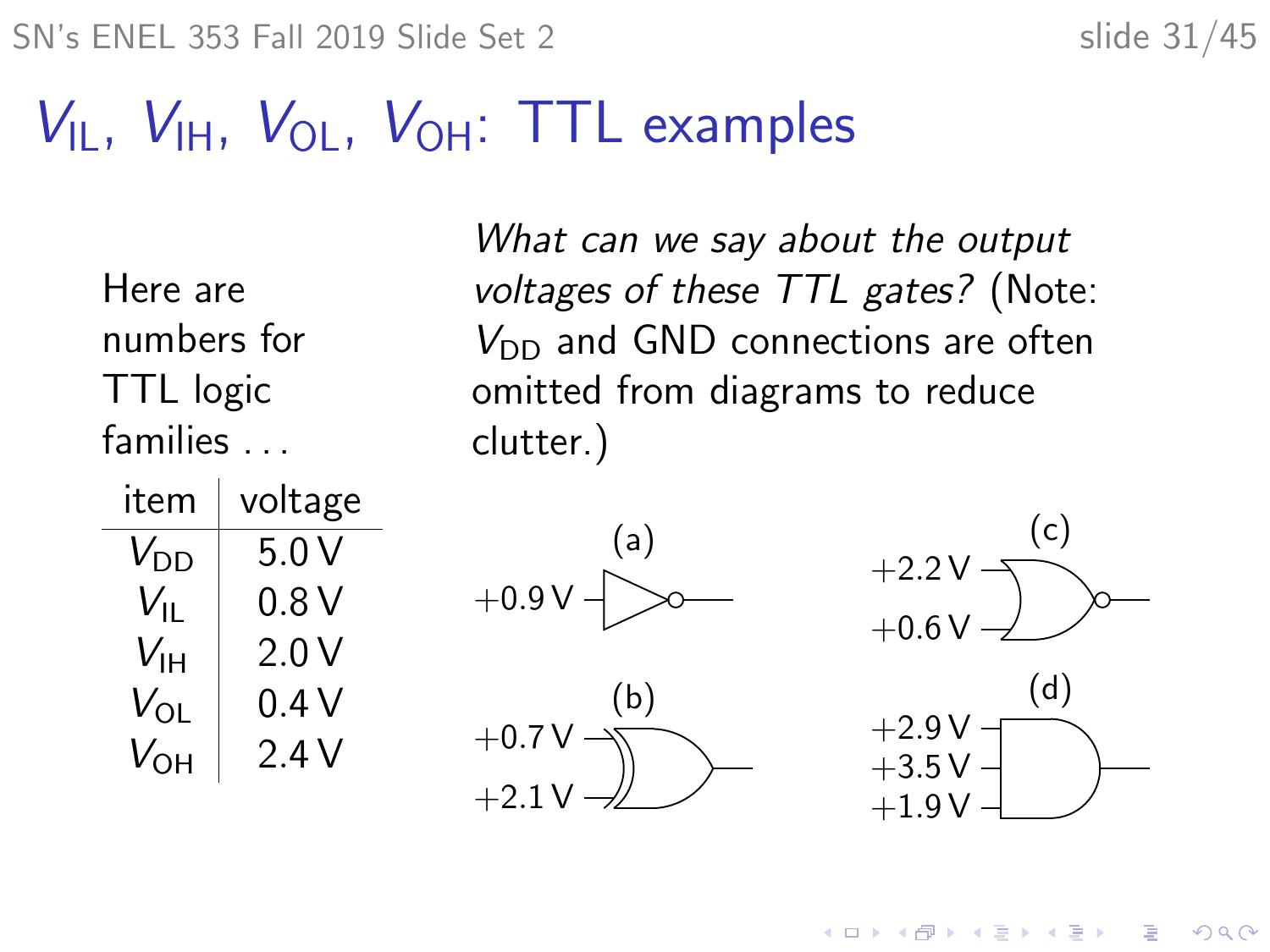SN's ENEL 353 Fall 2019 Slide Set 2 slide 32/45

## $V_{\text{II}}$ ,  $V_{\text{III}}$ ,  $V_{\text{OI}}$ ,  $V_{\text{OH}}$ : LVCMOS examples

Here are numbers for low-voltage CMOS logic families ...

| item            | voltage |
|-----------------|---------|
| $V_{DD}$        | 3.3 V   |
| $V_{\rm{II}}$   | 0.9 V   |
| $V_{\text{IH}}$ | 1.8 V   |
| $V_{OL}$        | 0.36V   |
| $V_{\rm OH}$    | 2.7 V   |

The next two slides show five plots of output voltage versus input voltage for inverters that are supposed to meet voltage specifications for LVCMOS.

Which of the inverters actually do meet those specifications?

**KORKARYKERKER POLO**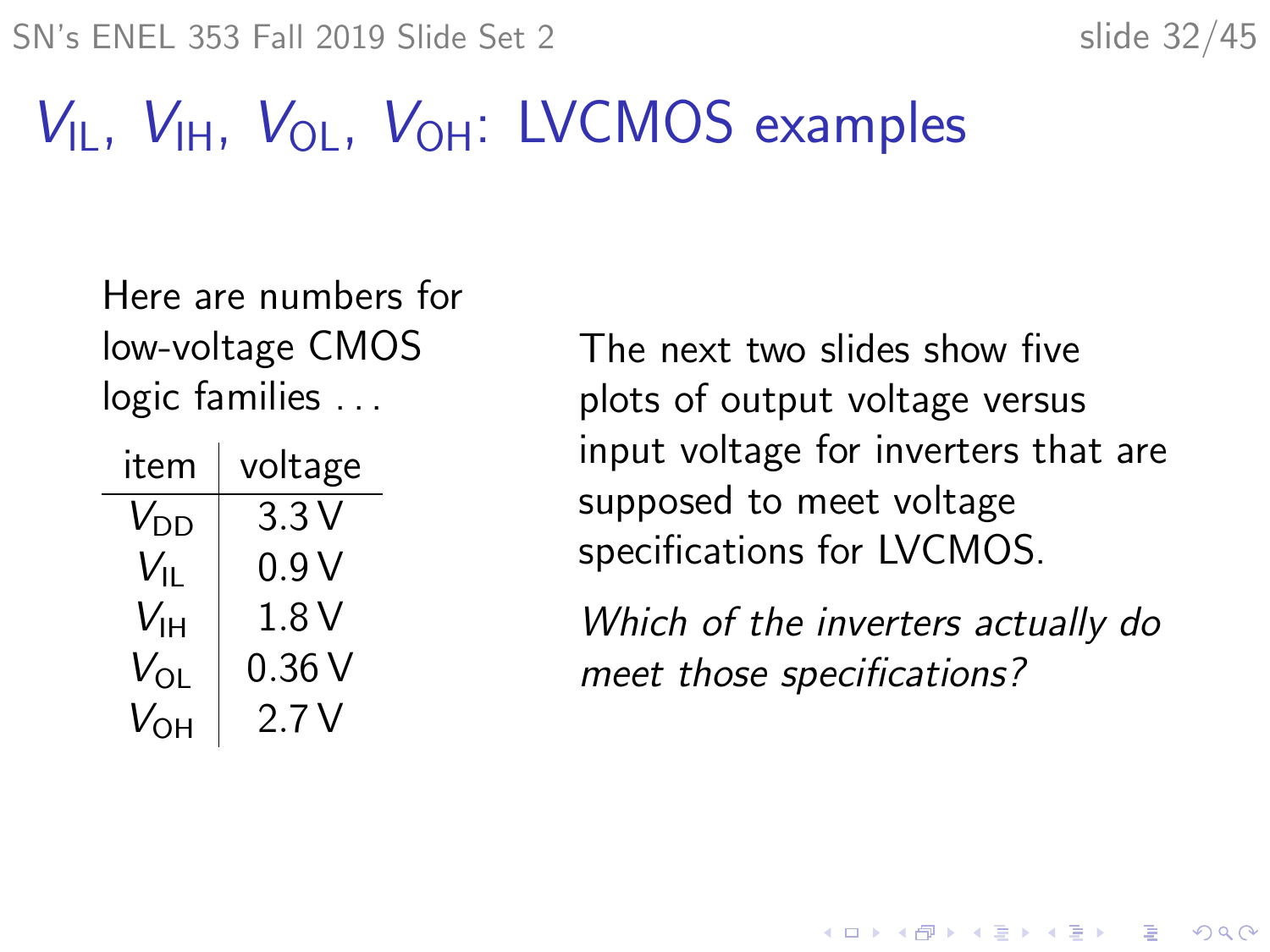#### SN's ENEL 353 Fall 2019 Slide Set 2 slide 33/45



K ロ ▶ K @ ▶ K 할 ▶ K 할 ▶ 이 할 → 9 Q @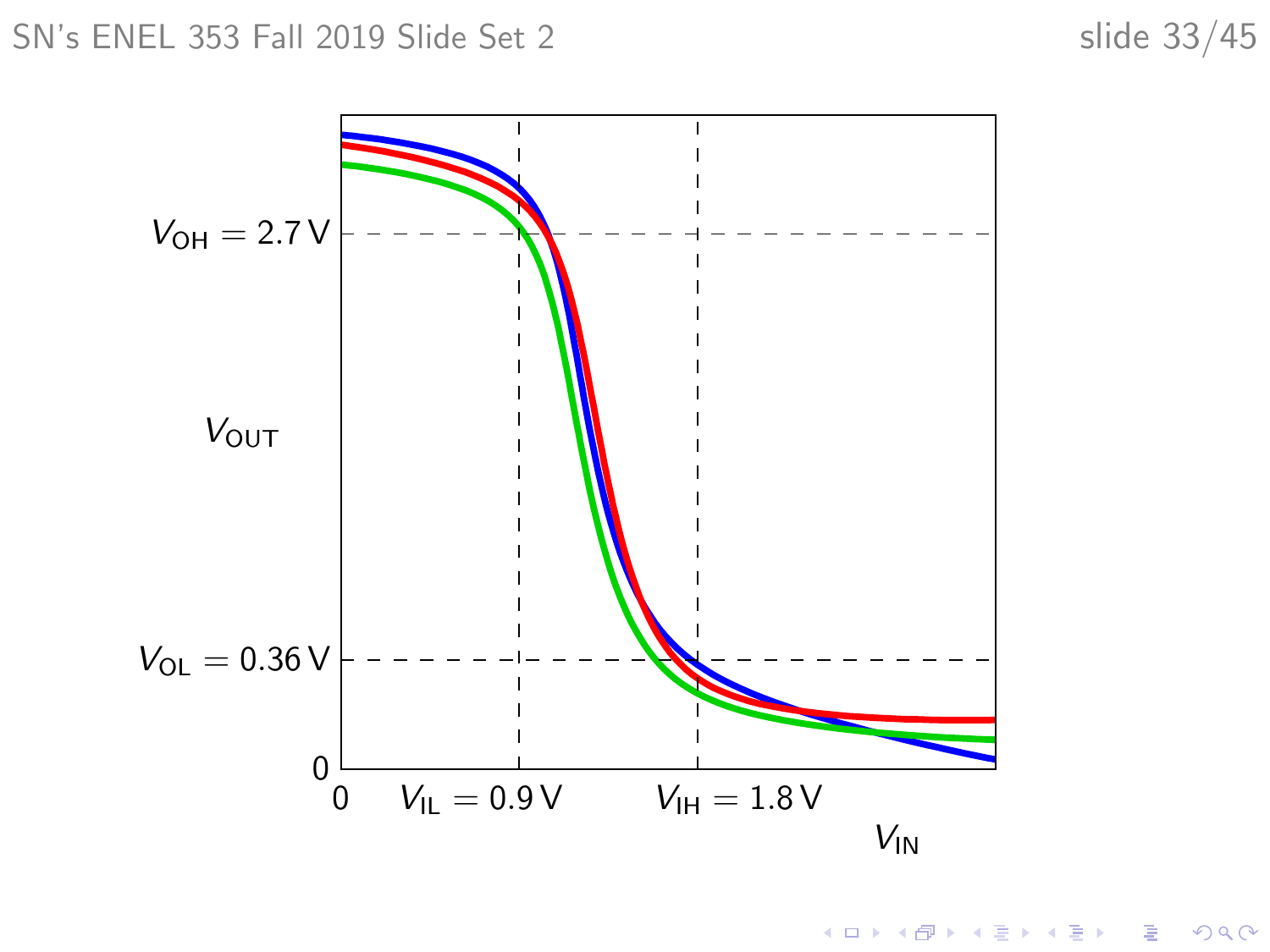

K ロ ▶ K @ ▶ K 할 ▶ K 할 ▶ 이 할 → 9 Q @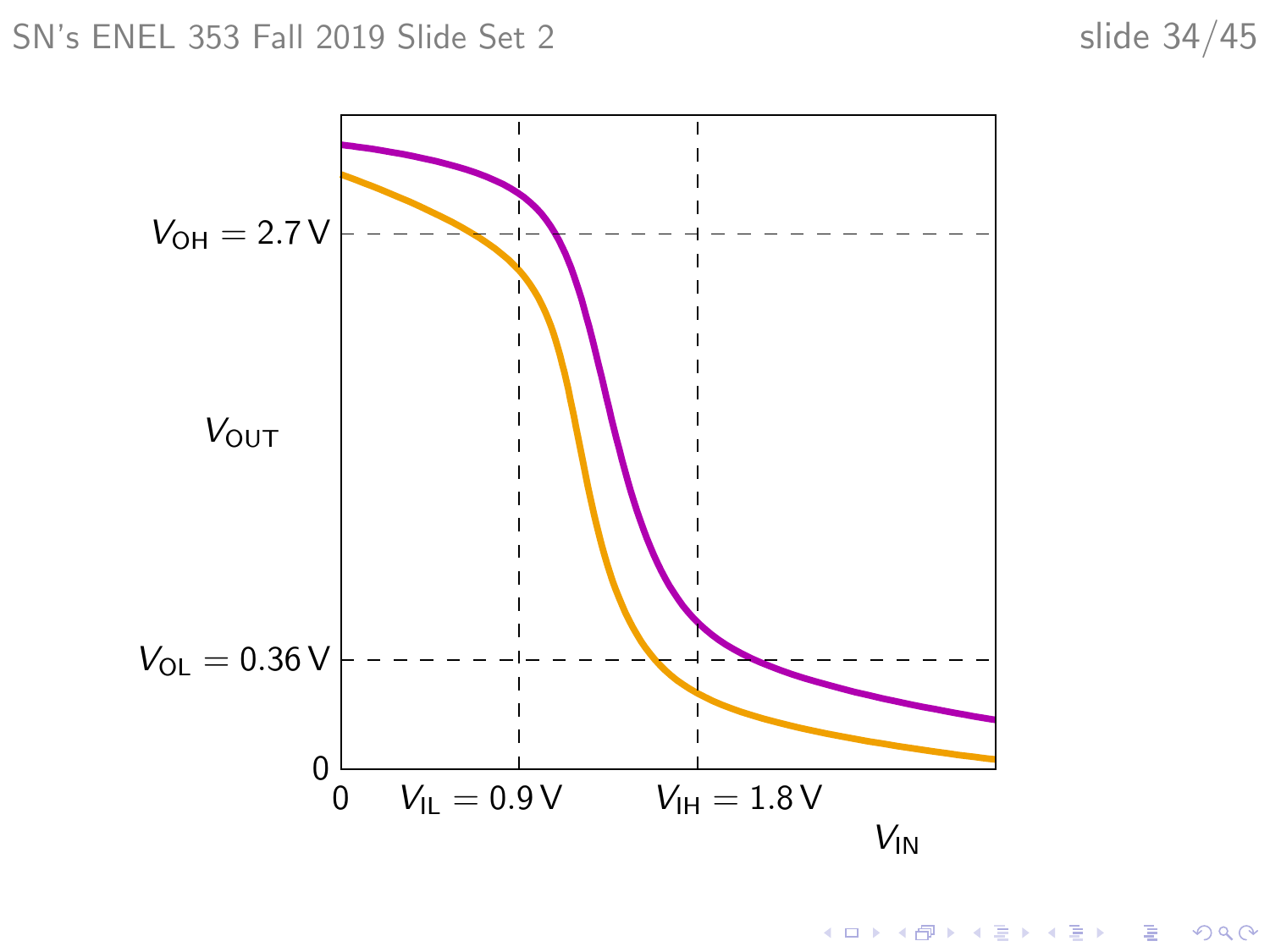#### Ideal wires, real wires, and noise

Here is a wire:

# A B

In ENGG 225—and many other circuits courses—wires are modeled as **ideal**: The voltage at node B is always the same as the voltage at node A.

In a real wire the voltage at node  $B$  is not necessarily the same as the voltage at node A! One reason for this is additive noise: Very roughly speaking, a real wire acts as an antenna and picks up signals from its electromagnetic environment.

(Another reason is that in a real wire it takes some time for voltage changes to propagate from one end of the wire to the other, but we're not going to worry about that in this course.)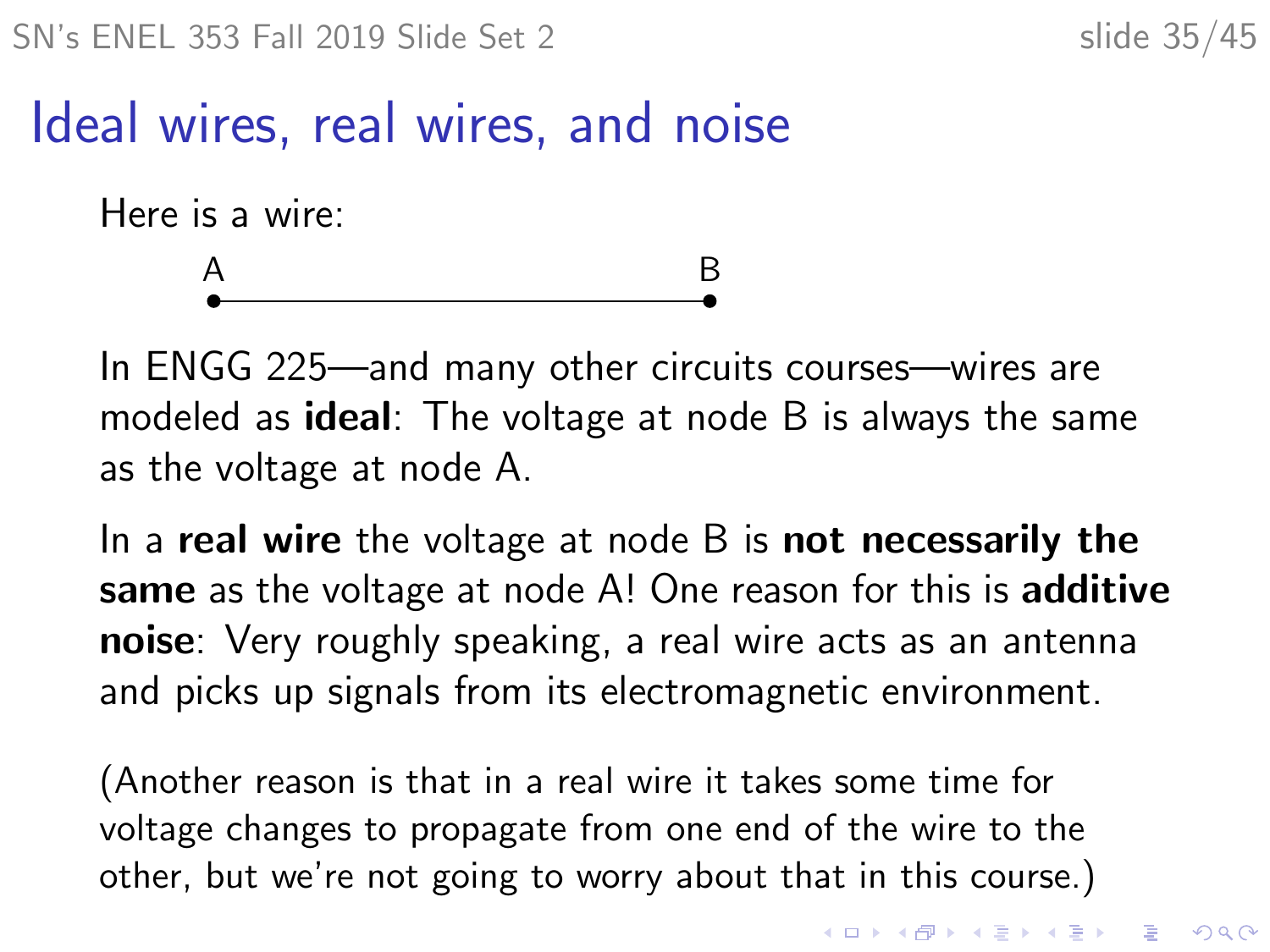# Digital circuits can tolerate a significant amount of noise

Noise tolerance is one of many properties that make digital circuits really useful!

Two quantities that can be computed from  $V_{\rm II}$ ,  $V_{\rm IH}$ ,  $V_{\rm O1}$ , and  $V_{OH}$  are:

- $\triangleright$  low-level noise margin:  $NM_1 = V_{11} V_{01}$
- $\triangleright$  high-level noise margin: NM<sub>H</sub> =  $V_{\text{OH}} V_{\text{H}}$

These two numbers describe how much noise can be added to the wire from the output of a gate to the input of another gate without causing unreliable circuit behaviour.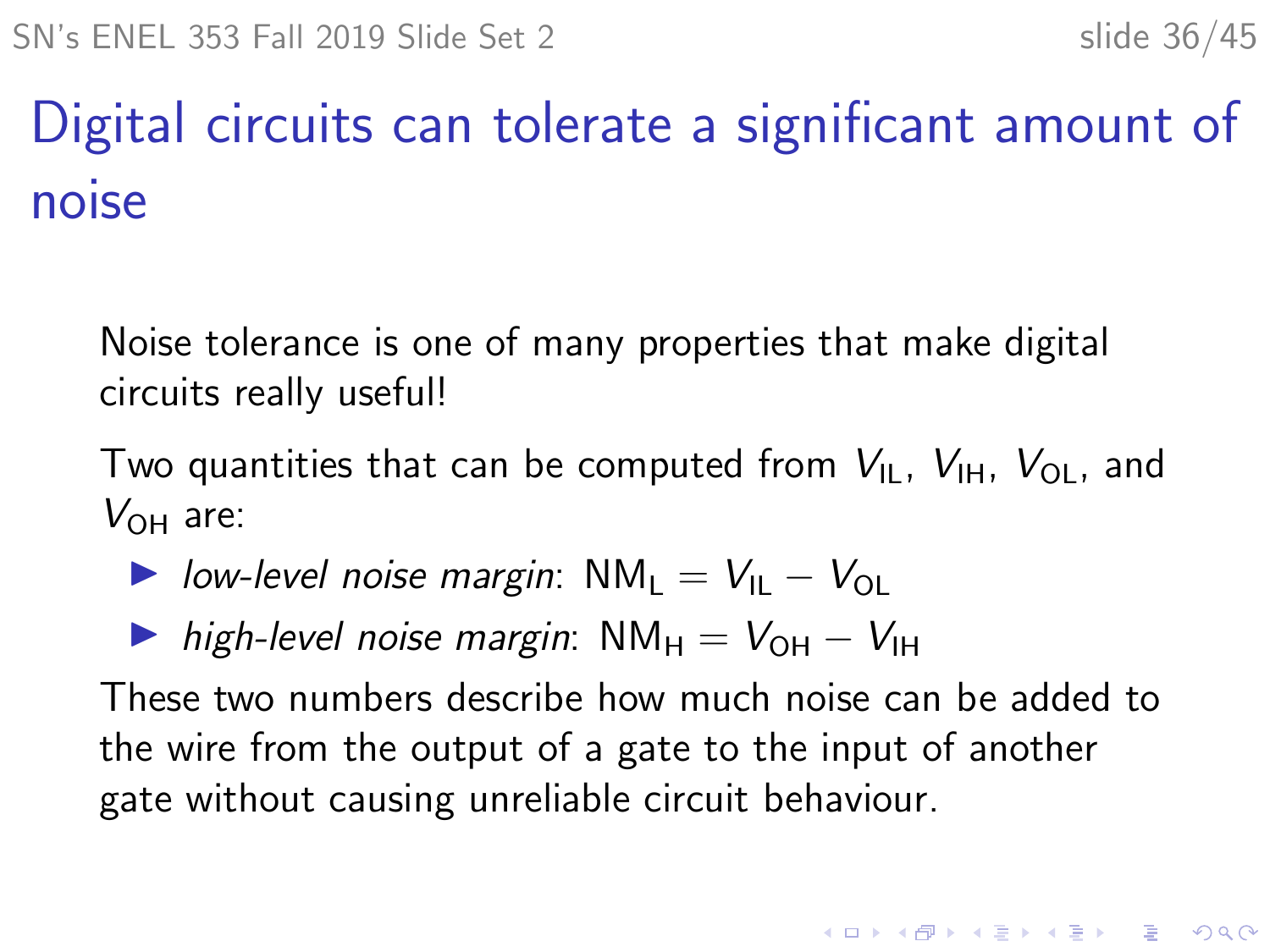SN's ENEL 353 Fall 2019 Slide Set 2 slide 37/45

#### Noise margin example: Low-voltage CMOS

Here again are the numbers for the low-voltage CMOS logic family ...

| item              | voltage |
|-------------------|---------|
| $V_{DD}$          | 3.3 V   |
| $V_{\rm{II}}$     | 0.9 V   |
| $V_{\sf IH}$      | 1.8 V   |
| $V_{\mathsf{OL}}$ | 0.36V   |
| $V_{\rm OH}$      | 2.7 V   |

What are  $NM<sub>L</sub>$  and  $NM<sub>H</sub>$  for this logic family?

Suppose the input to NOT gate 1 is 3.1 V. How much noise can there be on the wire from A to B before NOT gate 2 might produce wrong output? What if the input to  $NOT$  gate 1 is 0.2  $V$ ?



4 0 1 4 4 5 1 4 5 1 5 1 5  $2Q$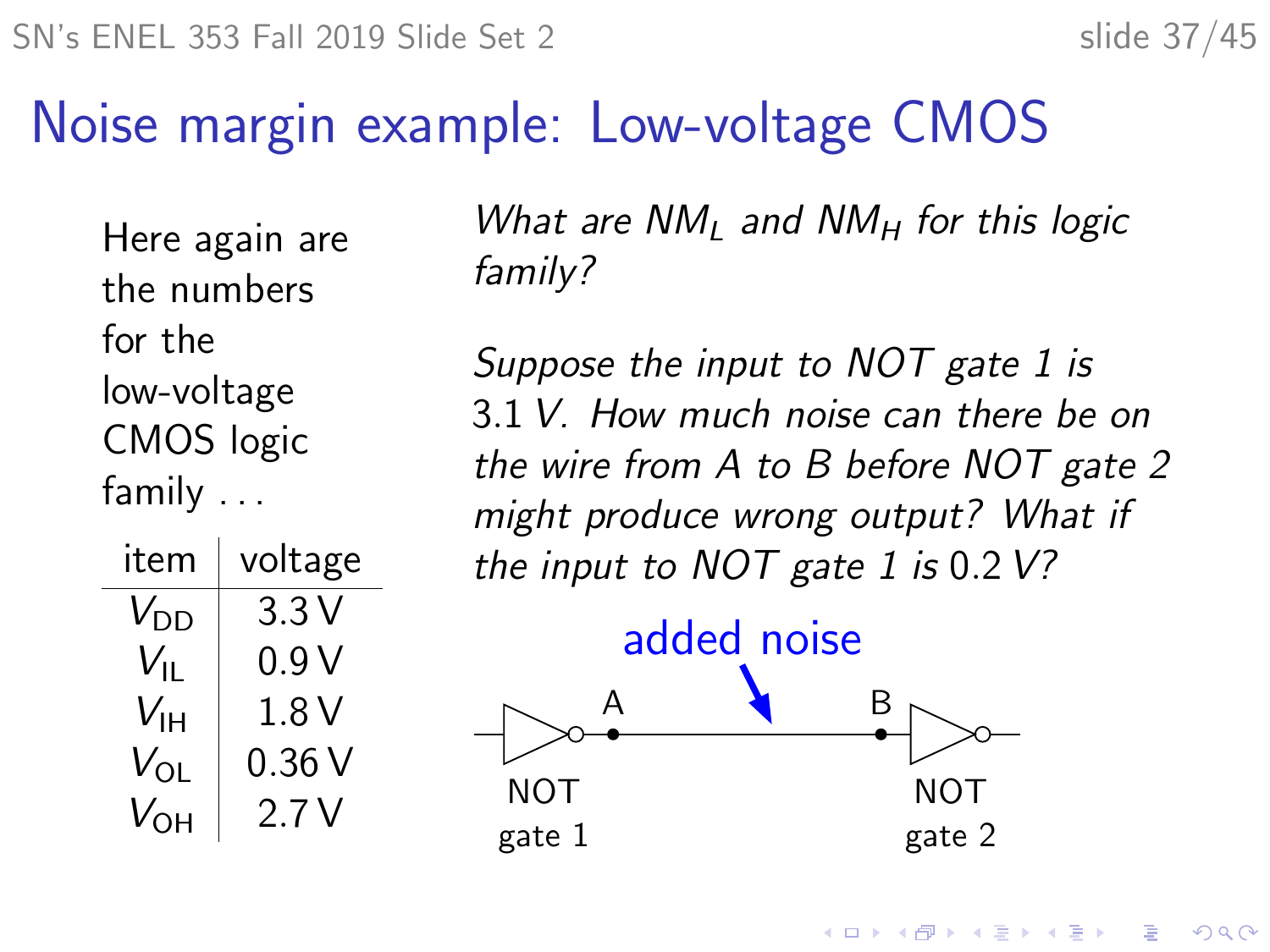<span id="page-37-0"></span>SN's ENEL 353 Fall 2019 Slide Set 2 slide 38/45

K ロ ▶ K 個 ▶ K 할 ▶ K 할 ▶ 이 할 → 이익 @

#### Outline of Slide Set 2

[Combinational versus Sequential Logic](#page-2-0)

[What does the term logic gate mean?](#page-5-0)

[Basic gates](#page-8-0)

[Electrical connections for a generic logic gate](#page-25-0)

[Inputs, outputs, elements and nodes](#page-37-0)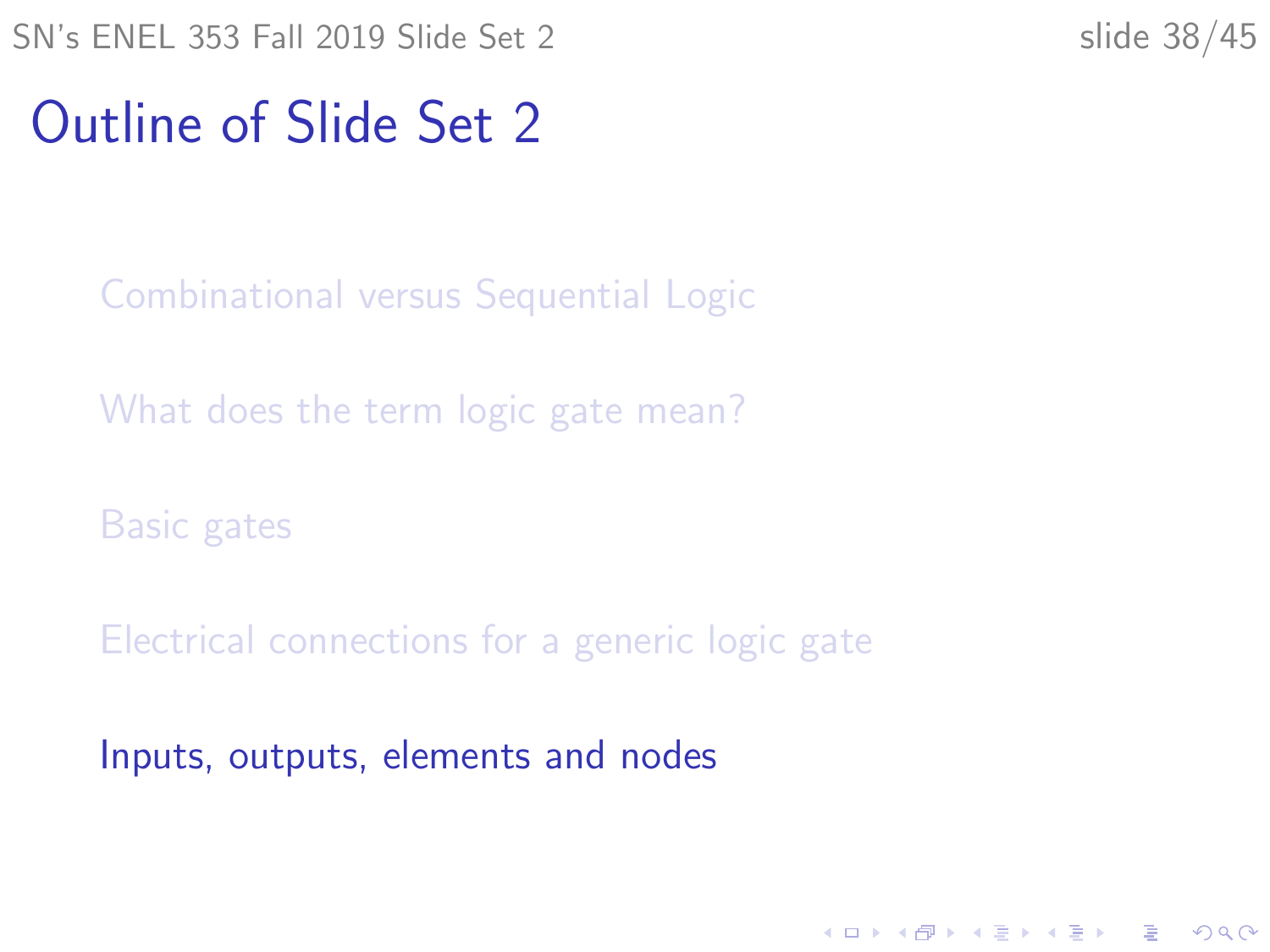SN's ENEL 353 Fall 2019 Slide Set 2 slide 39/45

#### Inputs, outputs, elements and nodes

Here is an example logic circuit:



- $\blacktriangleright$  The inputs are A, B and C.
- $\blacktriangleright$  The outputs are Y and Z.

Image is Figure 2.2 from Harris D. M. and Harris S. L., Digital Design and Computer Architecture, 2nd ed., C 2013, Elsevier, Inc.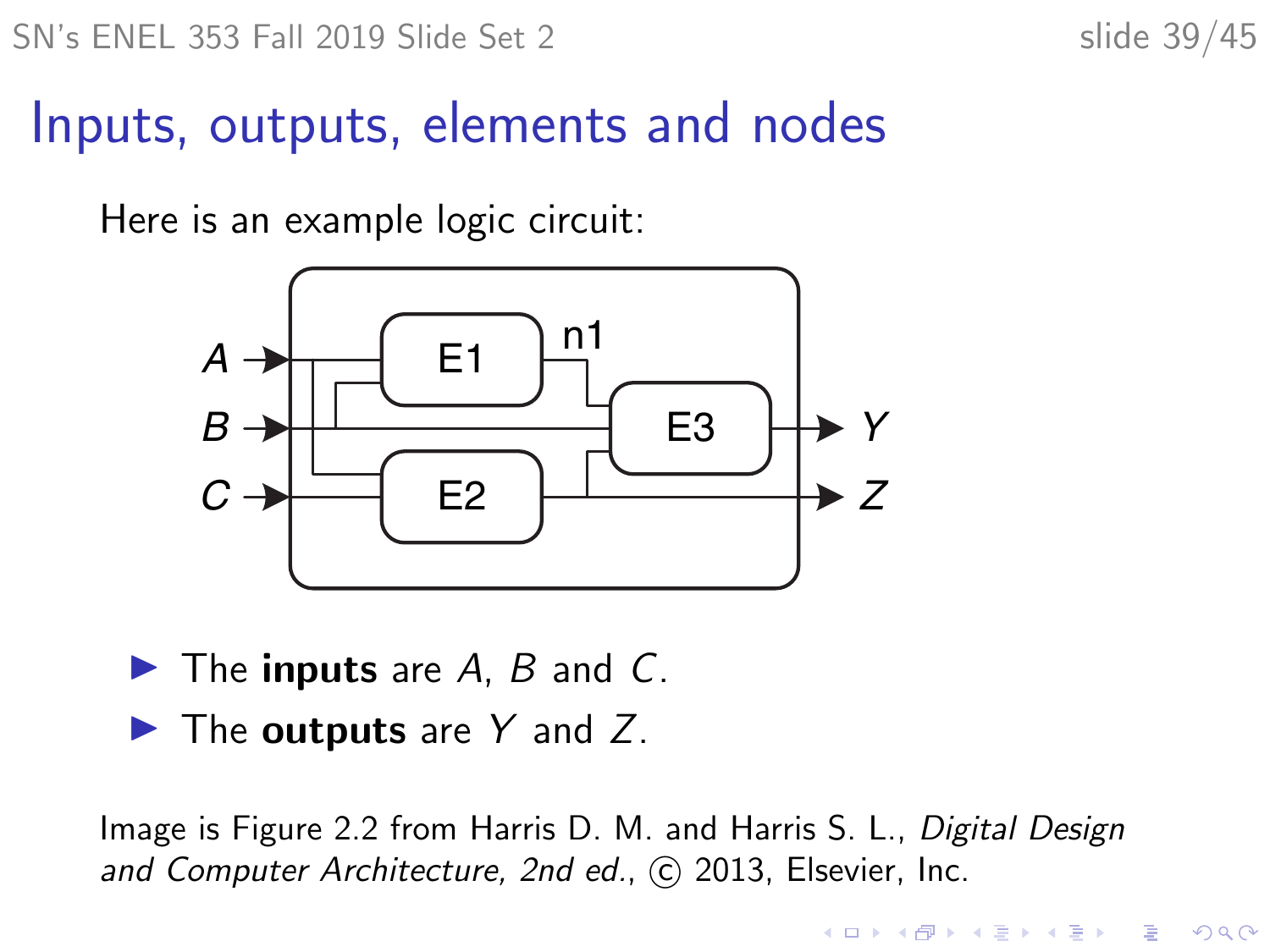

- ▶ E1, E2 and E3 are called *elements*—each element is itself a logic circuit, simpler than the overall circuit.
- $\triangleright$  A node is a wire whose voltage communicates a bit value between elements.
- $\triangleright$  A, B and C are called *input nodes*; Y and Z are called output nodes.
- $\triangleright$  n1 is an example of an *internal node*—a node that is neither an input nor an output of the overall circuit.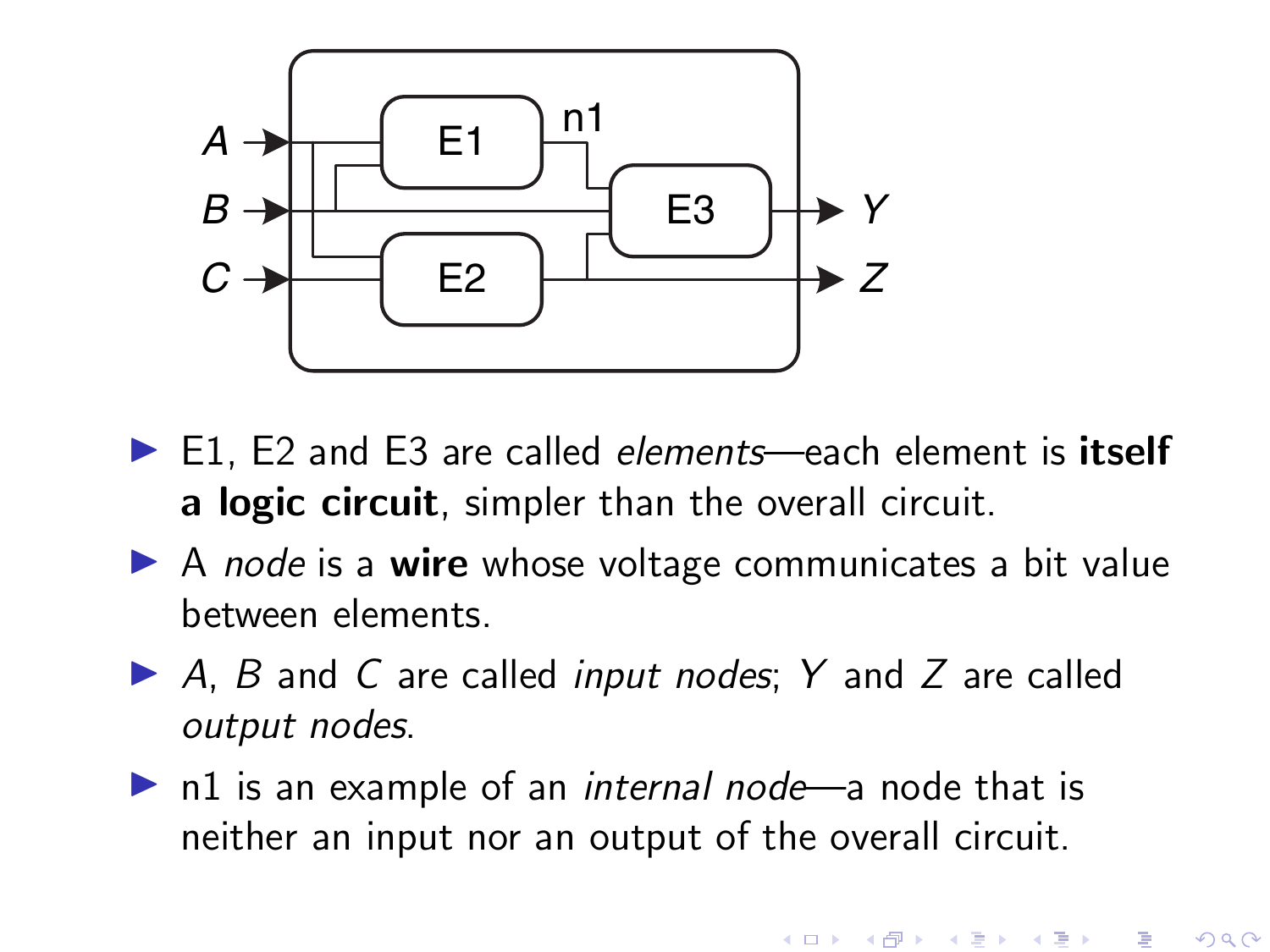## Review: Combinational versus Sequential Logic

The outputs of a combinational logic circuit depend only the current values of its inputs.

The outputs of a sequential logic circuit depend on the history of its input values.

A logic gate is a combinational logic circuit that has a single output, not multiple outputs.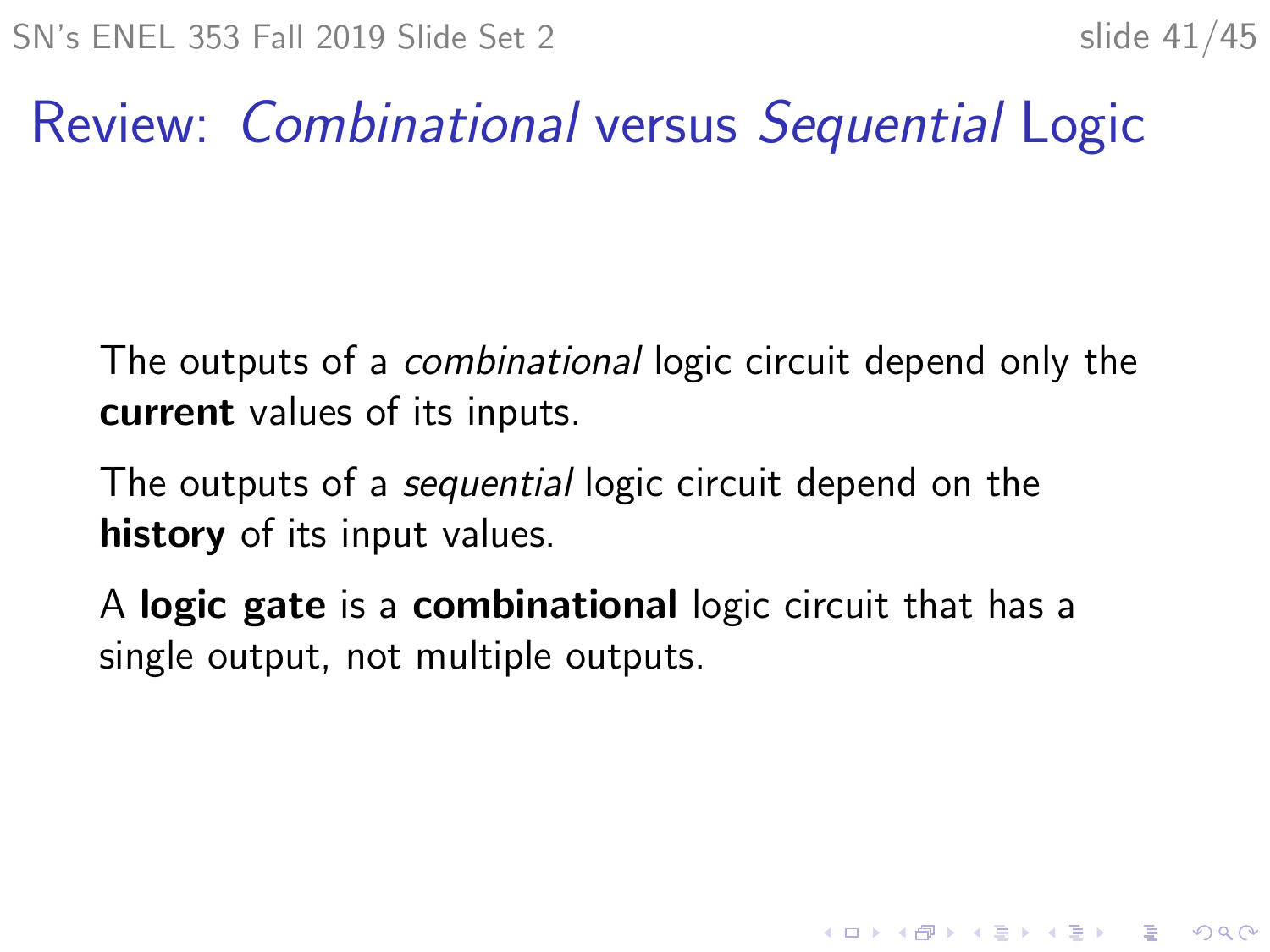4 0 > 4 4 + 4 = + 4 = + = + + 0 4 0 +

### Generic symbol for combinational logic

The symbol  $\mathcal{L}$  is often used as a label to indicate that a logic element is combinational, without actually specifying the function of the logic element.

Let's draw a diagram for a generic 3-input, 2-output combinational logic element, then let's draw it another way.

Let's draw a diagram for a generic combinational logic element, with unspecified numbers of inputs and outputs.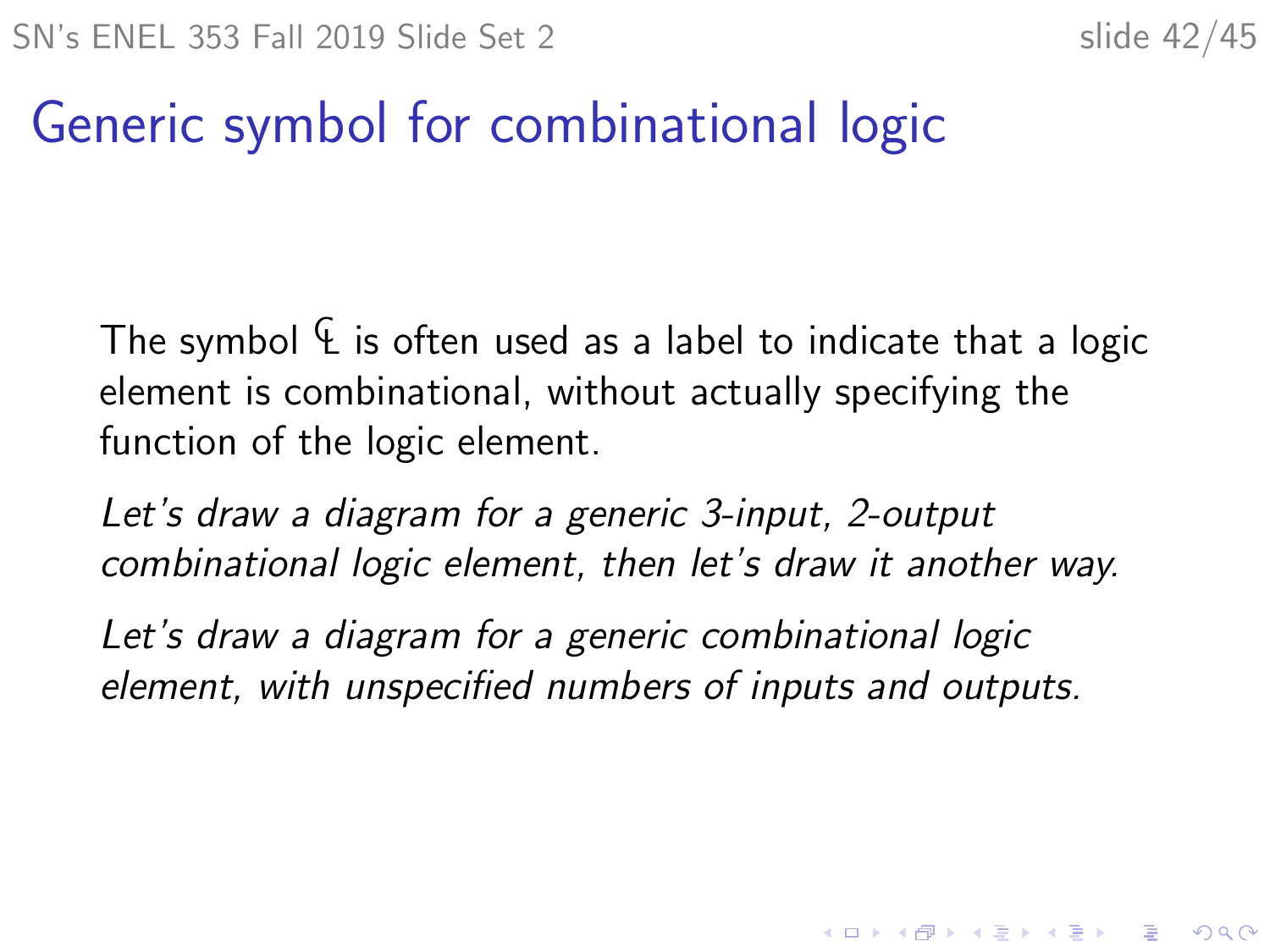4 0 > 4 4 + 4 = + 4 = + = + + 0 4 0 +

### Combinational composition

Combinational composition is a term for a method of building complex combinational circuits out of simpler elements. The rules for combinational composition are:

- $\blacktriangleright$  Each of the elements must itself be combinational.
- $\blacktriangleright$  Each node in the circuit is either an input node or connects to exactly one output of an element.
- $\blacktriangleright$  There must be **no cyclic paths**—no way to make a path through the circuit that goes more than once through a single element.

If a circuit satifies all three of these rules, it is guaranteed to be combinational.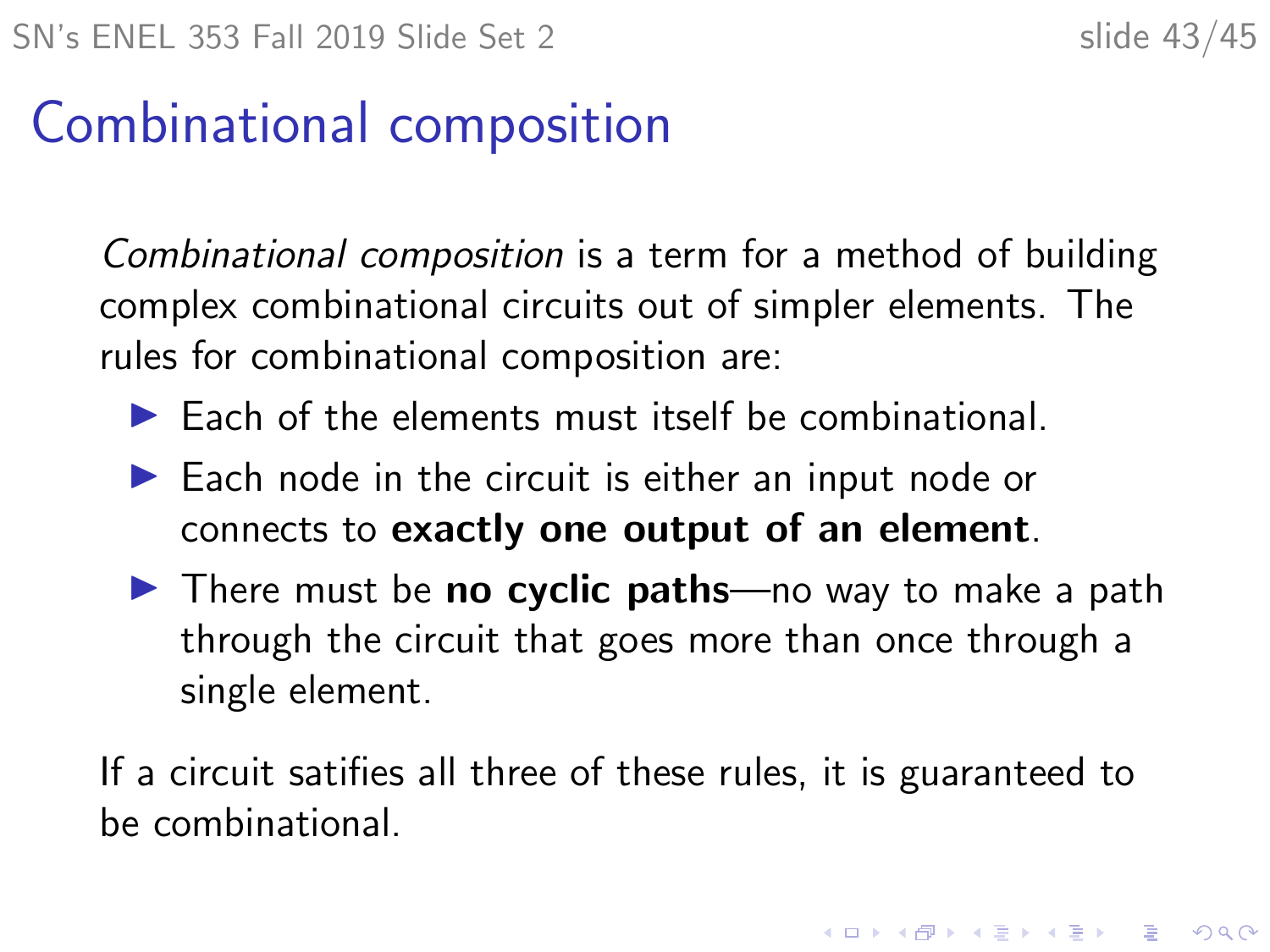Examples with logic gates: Which ones satisfy the combinational composition rules?







 $\left\{ \begin{array}{ccc} 1 & 0 & 0 \\ 0 & 1 & 0 \\ 0 & 0 & 0 \\ 0 & 0 & 0 \\ 0 & 0 & 0 \\ 0 & 0 & 0 \\ 0 & 0 & 0 \\ 0 & 0 & 0 \\ 0 & 0 & 0 \\ 0 & 0 & 0 \\ 0 & 0 & 0 \\ 0 & 0 & 0 \\ 0 & 0 & 0 \\ 0 & 0 & 0 \\ 0 & 0 & 0 & 0 \\ 0 & 0 & 0 & 0 \\ 0 & 0 & 0 & 0 \\ 0 & 0 & 0 & 0 & 0 \\ 0 & 0 & 0 & 0 & 0 \\ 0 & 0 & 0 & 0 & 0 \\ 0$  $2990$ B